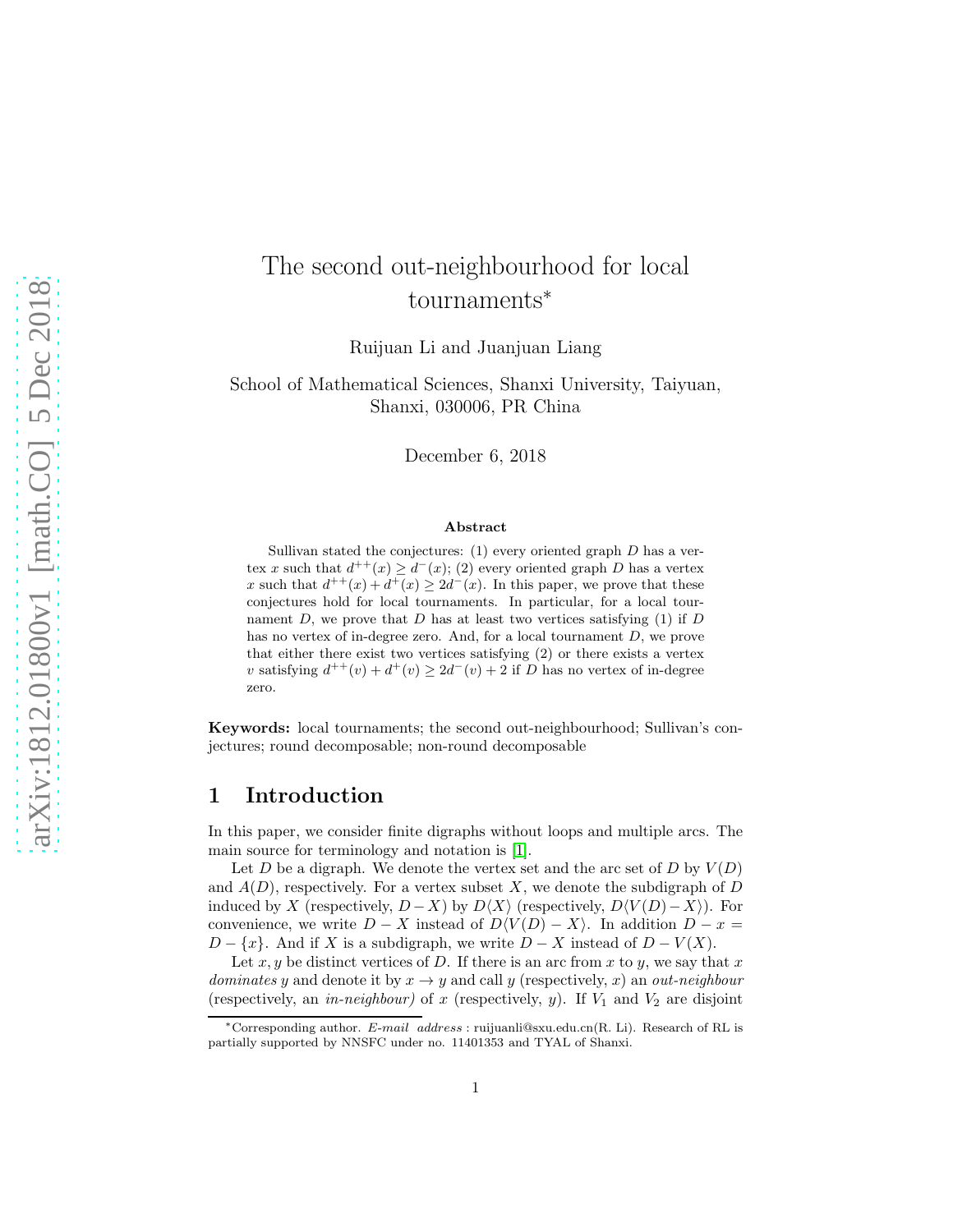subsets of vertices of D such that there is no arc from  $V_2$  to  $V_1$  and  $a \to b$  for all  $a \in V_1$  and  $b \in V_2$ , then we say that  $V_1$  *completely dominates*  $V_2$  and denote it by  $V_1 \Rightarrow V_2$ . We will use the same notation when  $V_1$  or  $V_2$  is subdigraphs of D. In particular, if  $V_1$  contains only one vertex v, denote it by  $v \Rightarrow V_2$ .

For a subdigraph or simply a vertex subset H of D (possibly,  $H = D$ ), we let  $N_H^+(x)$  (respectively,  $N_H^-(x)$ ) denote the set of out-neighbours (respectively, in-neighbours) of x in H and call it the *out-neighbourhood* (respectively, *inneighbourhood*) of x in H. Furthermore,  $d^+_H(x) = |\dot{N}_H^+(x)|$  (respectively,  $d^-_H(x)$ )  $|N_H(x)|$ ) is called the *out-degree* (respectively, *in-degree*) of x in H. Let

$$
N_H^{++}(x) = \bigcup_{u \in N_H^{+}(x)} N_H^{+}(u) - N_H^{+}(x)
$$

which is called the *second out-neighbourhood* of x in H. Furthermore,  $d_H^{++}(x)$  =  $|N_H^{++}(x)|$ . We will omit the subscript H if the digraph is known from the context. For a pair of vertex disjoint subdigraphs  $H$  and  $H'$ , we define

$$
N_H^+(H') = \bigcup_{x \in V(H')} N_H^+(x) - V(H'), \quad N_H^-(H') = \bigcup_{x \in V(H')} N_H^-(x) - V(H').
$$

A vertex x is a 2-king (for short, a king) of D, if for  $y \in V(D) - x$ , there exists an  $(x, y)$ -path of length at most 2.

A digraph D is *strong* if, for every pair x, y of distinct vertices, D contains a path from  $x$  to  $y$  and a path from  $y$  to  $x$ . A strong component of a digraph D is a maximal induced subdigraph of D which is strong. If  $D_1, D_2, \ldots, D_t$  are the *strong components* of D, then clearly  $V(D_1) \cup V(D_2) \cup ... \cup V(D_t) = V(D)$ (note that a digraph with only one vertex is strong). Moreover, we must have  $V(D_i) \cap V(D_j) = \emptyset$  for every  $i \neq j$ . The strong components of D can be labelled  $D_1, D_2, \ldots, D_t$  such that there is no arc from  $D_j$  to  $D_i$  unless  $j < i$ . We call such an ordering an *acyclic ordering of the strong components* of D.

For a vertex subset S of strong digraph D, S is called a *separating set* of D if D − S is not strong. A separating set S of D is *minimal* if for any proper subset  $S'$  of  $S$ , the subdigraph  $D - S'$  is strong.

A digraph R on n vertices is *round* if we can label its vertices  $v_1, v_2, \ldots, v_n$ so that for each i, we have  $N^+(v_i) = \{v_{i+1}, v_{i+2}, \ldots, v_{i+d+(v_i)}\}$  and  $N^-(v_i) =$  ${v_{i-d^-(v_i)}, \ldots, v_{i-2}, v_{i-1}}$ (all subscripts are taken modulo *n*). We will refer to the ordering  $v_1, v_2, \ldots, v_n$  as a *round labelling* of R.

A digraph  $D$  is *semicomplete* if, for every pair  $x, y$  of distinct vertices in  $D$ , either x dominates y or y dominates x (or both). *Tournaments* are semicomplete digraphs with no 2-cycle.

A digraph D with no 2-cycle is an *oriented graph*.

In 1990, Seymour [\[2\]](#page-16-1) proposed the following conjecture which is one of the most interesting and challenging open questions concerning oriented graphs.

<span id="page-1-0"></span>Conjecture 1.1. *(Seymour's Second Neighbourhood Conjecture(SSNC)) For any oriented graph* D, there exists a vertex v in D such that  $d^{++}(v) \geq d^{+}(v)$ .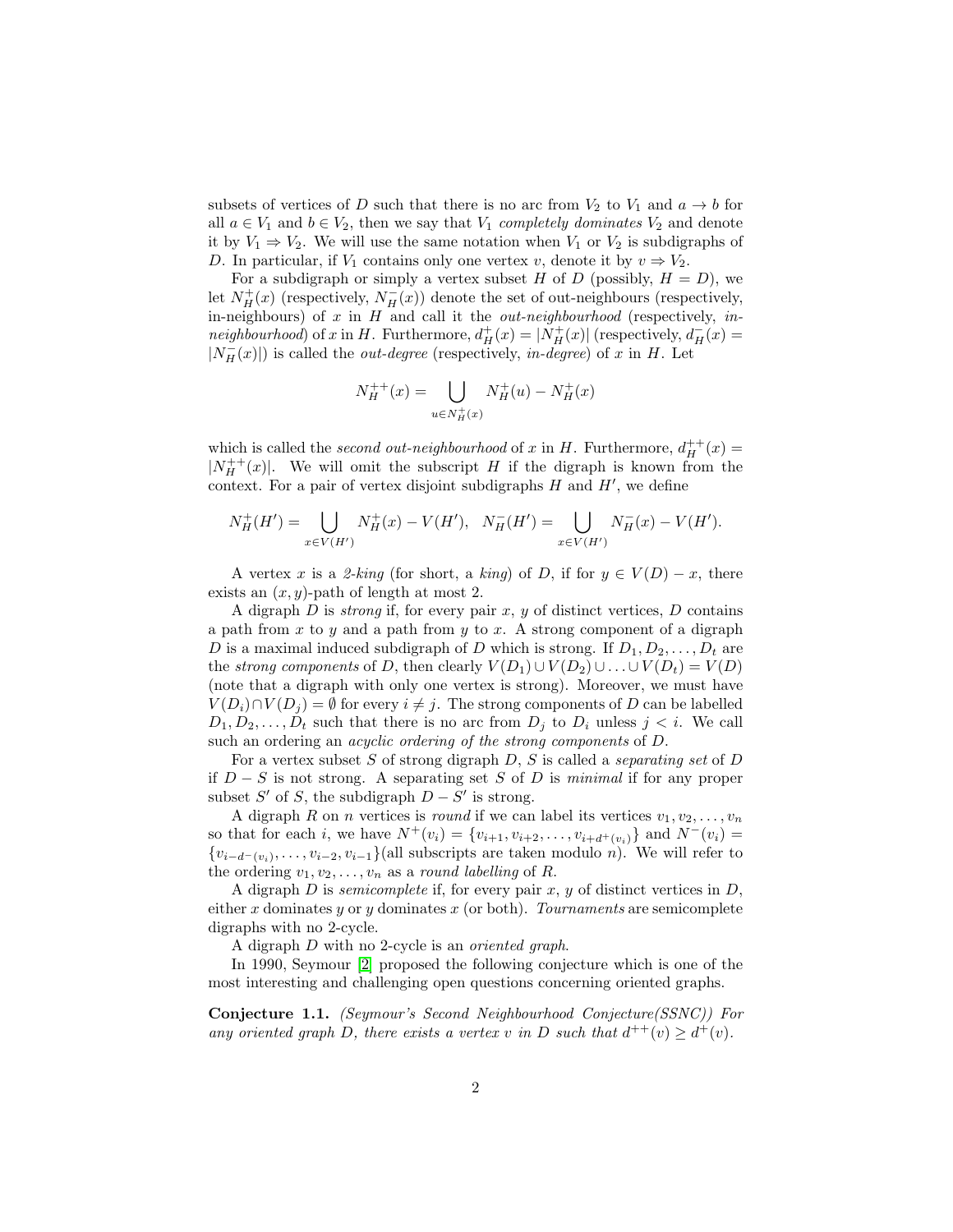We call such a vertex v satisfying Conjecture [1.1](#page-1-0) a *Seymour vertex*. The first non-trivial result for SSNC was obtained by Fisher [\[3\]](#page-16-2) who proved Dean's conjecture [\[2\]](#page-16-1), which is SSNC restricted to tournaments. Fisher used Farkas' Lemma and averaging arguments.

### **Theorem 1.2.** *[\[3\]](#page-16-2)* In any tournament  $T$ , there exists a Seymour vertex.

A more elementary proof of SSNC for tournaments was given by Havet and Thomassé [\[4\]](#page-16-3) who introduced a median order approach. Their proof also yields the following stronger result.

Theorem 1.3. *[\[4\]](#page-16-3) A tournament* T *with no vertex of out-degree zero has at least two Seymour vertices.*

Fidler and Yuster [\[5\]](#page-16-4) further developed the median order approach and proved that SSNC holds for oriented graphs D with minimum degree  $|V(D)|-2$ , tournaments minus a star and tournaments minus the arc set of a subtournament. The median order approach was also used by Ghazal [\[6\]](#page-16-5) who proved a weighted version of SSNC for tournaments missing a generalized star. Kaneko and Locke [\[7\]](#page-16-6) proved SSNC for oriented graphs with minimum out-degree at most 6. Cohn, Godbole, Wright, Harkness and Zhang [\[8\]](#page-16-7) proved SSNC for random oriented graphs with probability  $p < \frac{1}{2} - \delta$ . Gutin and Li [\[9\]](#page-16-8) proved SSNC for extended tournaments and quasi-transitive oriented graphs.

Another approach to SSNC is to determine the maximum value  $\gamma$  such that in every oriented graph D, there exists a vertex x such that  $d^+(x) \leq \gamma d^{++}(x)$ . SSNC asserts that  $\gamma = 1$ . Chen, Shen and Yuster [\[10\]](#page-17-0) proved that  $\gamma \geq r$  where  $r = 0.657298...$  is the unique real root of  $2x^3 + x^2 - 1 = 0$ . Furthermore, they improves this bound to  $0.67815...$  mentioned in the end of the article [\[10\]](#page-17-0).

Sullivan [\[11\]](#page-17-1) stated the following "compromise conjectures" on SSNC, where  $d^-(v)$  is used instead of or together with  $d^+(v)$ .

<span id="page-2-0"></span>Conjecture 1.4. *[\[11\]](#page-17-1) (1) Every oriented graph* D *has a vertex* x *such that*  $d^{++}(x) \geq d^{-}(x)$ .

(2) Every oriented graph D has a vertex x such that  $d^{++}(x) + d^{+}(x) \ge$  $2d^-(x)$ .

For convenience, a vertex  $x$  in  $D$  satisfying Conjecture [1.4](#page-2-0) (*i*) is called a *Sullivan-i* vertex of D for  $i \in \{1, 2\}$ .

Li and Sheng [12] [13], proved Sullivan's Conjectures for tournaments, extended tournaments, quasi-transitive oriented graphs as well as bipartite tournaments. For tournaments, they obtained the following results:

<span id="page-2-2"></span>Corollary 1.5. *[12] Every tournament has a Sullivan-*1 *vertex and a Sullivan-*2 *vertex. Every tournament with no vertex of in-degree zero has at least three Sullivan-1 vertices.*

<span id="page-2-1"></span>Theorem 1.6. *[12] A tournament* T *has at least two Sullivan-*2 *vertices unless*  $T \in \mathcal{T}$ *.*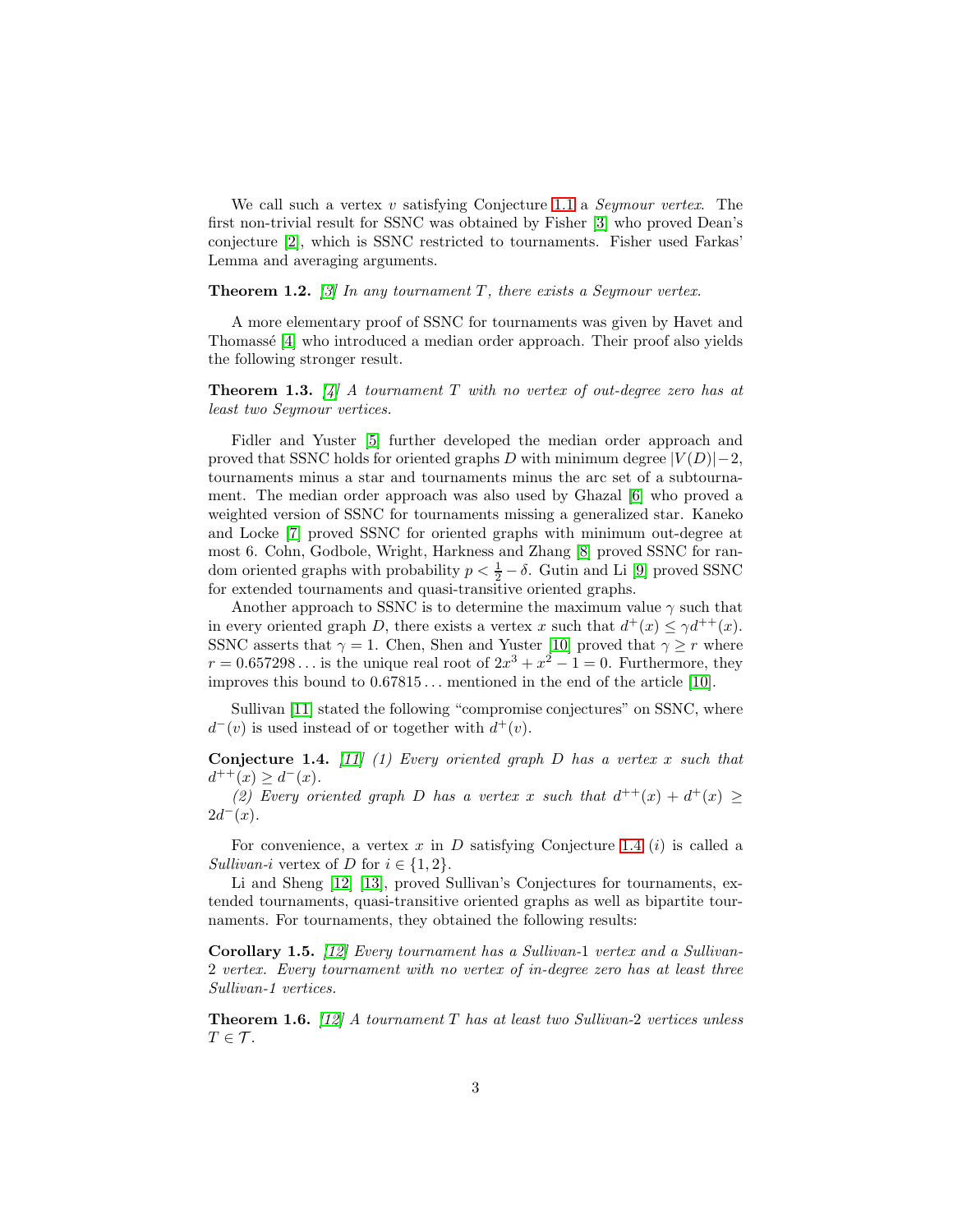T is a special class of tournaments.  $T \in \mathcal{T}$  if T is a tournament consisting of exactly two strong components  $T_1$  and  $T_2$  such that  $T_1$  dominates  $T_2$ ,  $T_1$  is a single vertex v and  $T_2$  is a tournament satisfying that  $d_{T_2}^+(x) \leq d_{T_2}^-(x) + 1$  for any  $x \in V(T_2)$ . It is easy to check that v is the unique Sullivan-2 vertex of T.

From Theorem [1.6,](#page-2-1) we obtain immediately the following result:

<span id="page-3-0"></span>Corollary 1.7. *A strong tournament* T *with at least three vertices has at least two Sullivan-*2 *vertices.*

A digraph D is *locally semicomplete* if  $D\langle N^+(x) \rangle$  and  $D\langle N^-(x) \rangle$  are both semicomplete for every vertex  $x$  of  $D$ . Specifically, every round digraph is locally semicomplete [15]. A *local tournament* is a locally semicomplete digraph with no 2-cycle.

Let D be a digraph with vertex set  $\{v_1, v_2, \ldots, v_n\}$ , and let  $G_1, G_2, \ldots, G_n$  be digraphs which are pairwise vertex disjoint. The *composition*  $D[G_1, G_2, \ldots, G_n]$ is the digraph L with vertex set  $V(G_1) \cup V(G_2) \cup \ldots \cup V(G_n)$  and arc set  $(\cup_{i=1}^{n} A(G_i)) \cup \{g_i g_j | g_i \in V(G_i), g_j \in V(G_j), v_i v_j \in A(D) \}.$  If  $D = H[V_1, V_2, \ldots, V_n]$  $V_n$  and none of the digraphs  $V_1, V_2, \ldots, V_n$  has an arc, then D is an *extension* of H.

A digraph D is *round decomposable* if there exists a round local tournament R on  $r \geq 2$  vertices such that  $D = R[S_1, S_2, \ldots, S_r]$ , where each  $S_i$  is a strong semicomplete digraph. We call  $R[S_1, S_2, \ldots, S_r]$  a *round decomposition* of D. Clearly, a round decomposable digraph is locally semicomplete.

Locally semicomplete digraphs were introduced in 1990 by Bang-Jensen [\[14\]](#page-17-2). The following theorem, due to Bang-Jensen, Guo, Gutin and Volkmann, stated a full classification of locally semicomplete digraphs.

Theorem 1.8. *[15] Let* D *be a connected locally semicomplete digraph. Then exactly one of the following possibilities holds:*

(a) D *is round decomposable with a unique round decomposition*  $R[S_1, S_2, \ldots, S_k]$  $S_r$ , where R is a round local tournament on  $r \geq 2$  vertices and  $S_i$  is a strong *semicomplete digraph for each*  $i \in \{1, 2, \ldots, r\}$ *;* 

(b) D *is non-round decomposable and not semicomplete and it has the structure as described in Theorem [2.4;](#page-5-0)*

(c) D *is a semicomplete digraph which is non-round decomposable.*

If D is restricted to a local tournament, we have the following result:

<span id="page-3-1"></span>Corollary 1.9. *Let* D *be a connected local tournament. Then exactly one of the following possibilities holds:*

(a) D is round decomposable with a unique round decomposition  $R[S_1, S_2, \ldots, S_k]$  $S_r$ , where R is a round local tournament on  $r \geq 2$  vertices and  $S_i$  is a strong *tournament for*  $i \in \{1, 2, \ldots, r\}$ *;* 

(b) D *is non-round decomposable and not a tournament and it has the structure as described in Theorem [2.4;](#page-5-0)*

(c) D *is a tournament which is non-round decomposable.*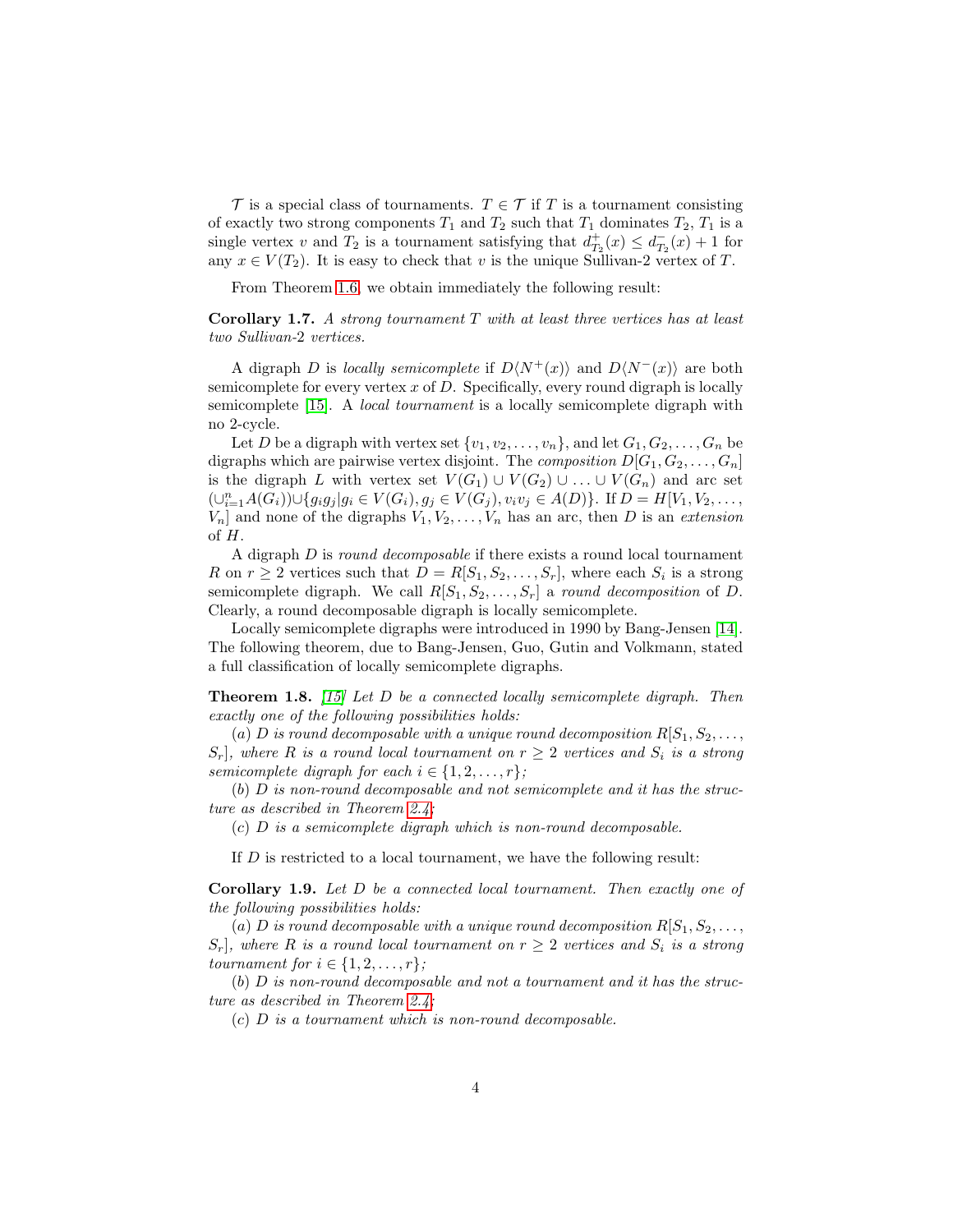In [16], we investigate SSNC for local tournaments. In this paper, we discuss Sullivan's Conjectures for local tournaments. In Section 2, we introduce the structure of a local tournament. In Section 3 and Section 4, we investigate the Sullivan-i vertex in a round decomposable local tournament and a non-round decomposable local tournament, respectively, for  $i \in \{1, 2\}$ .

# 2 The structure of a local tournament

In this section, all theorems are on the structure of locally semicomplete digraphs. Clearly, these theorems also hold if the digraph is restricted to a local tournament.

<span id="page-4-1"></span>Theorem 2.1. *[\[17\]](#page-17-3) Let* D *be a connected, but not strong locally semicomplete digraph. Then the following holds for* D*.*

(a) *If* A *and* B *are distinct strong components of* D *with at least one arc between them, then either*  $A \Rightarrow B$  *or*  $B \Rightarrow A$ *.* 

(b) If A and B are strong components of D, such that  $A \Rightarrow B$ , then A and B *are semicomplete digraphs.*

(c) The strong components of D can be ordered in a unique way  $D_1, D_2, \ldots, D_p$ *such that there is no arc from*  $D_j$  *to*  $D_i$  *for*  $j > i$ *, and*  $D_i$  *completely dominates*  $D_{i+1}$  *for*  $i \in \{1, 2, \ldots, p-1\}.$ 

A kind of the decomposition of non-strong locally semicomplete digraphs described in [\[17\]](#page-17-3) is the following.

<span id="page-4-0"></span>Theorem 2.2. *[\[17\]](#page-17-3) Let* D *be a connected, but not strong locally semicomplete digraph, and let*  $D_1, D_2, \ldots, D_p$  *be the acyclic ordering of the strong components of* D. Then D can be decomposed into  $r \geq 2$  *induced subdigraphs*  $D'_1, D'_2, \ldots, D'_r$ *as follows:*

$$
D'_1 = D_p, \ \lambda_1 = p,
$$
  
\n
$$
\lambda_{i+1} = \min\{j \mid N^+(D_j) \cap V(D'_i) \neq \emptyset\} \text{ for each } i \in \{1, 2, ..., r - 1\},
$$
  
\nand 
$$
D'_{i+1} = D\langle V(D_{\lambda_{i+1}}) \cup V(D_{\lambda_{i+1}+1}) \cup ... \cup V(D_{\lambda_i-1})\rangle.
$$

The subdigraphs  $D'_1, D'_2, \ldots, D'_r$  satisfy the properties below:

(a) D′ i *consists of some strong components of* D *and is semicomplete for each*  $i \in \{1, 2, \ldots, r\}$ ;

(b)  $D_{i+1}^{\dagger}$  *completely dominates the initial component of*  $D_i^{\dagger}$  *and there exists no arc from*  $D'_i$  to  $D'_{i+1}$  for  $i \in \{1, 2, ..., r-1\}$ ;

(c) If  $r \geq 3$ , then there is no arc between  $D'_i$  and  $D'_j$  for i, j satisfying  $|j - i| \geq 2$ .

The unique sequence  $D'_1, D'_2, \ldots, D'_r$  defined in Theorem [2.2](#page-4-0) will be referred to as the semicomplete decomposition of D.

Theorem 2.3. *[15] If* D *is a round decomposable locally semicompete digraph, then it has a unique round decomposition*  $D = R[S_1, S_2, \ldots, S_r]$ *, where* R *is a round local tournament on*  $r \geq 2$  *vertices and each*  $S_i$  *is a strong semicomplete digraph.*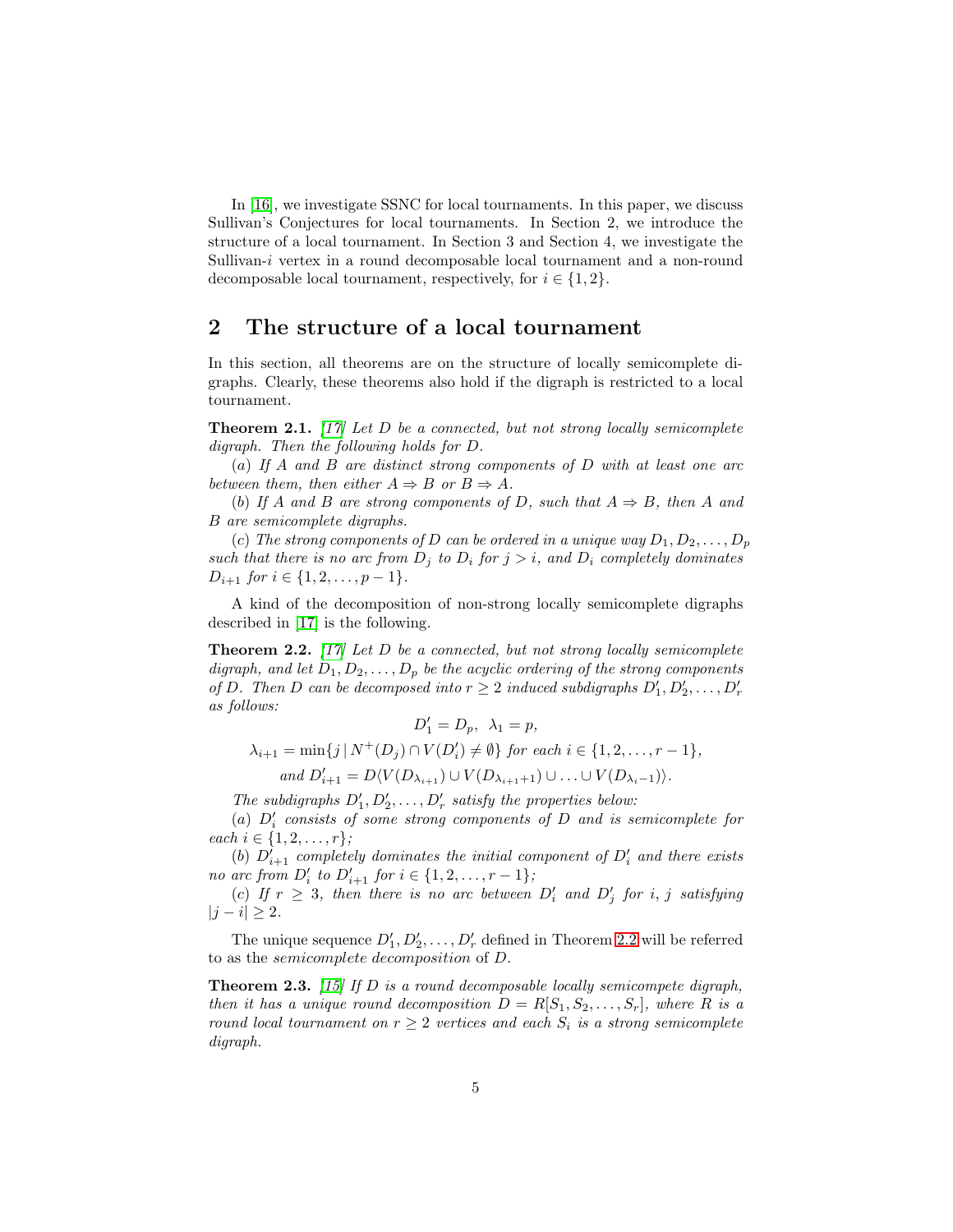<span id="page-5-0"></span>Theorem 2.4. *[15] Let* D *be a strong locally semicomplete digraph which is not semicomplete. Then* D *is non-round decomposable if and only if the following conditions are satisfied:*

(a) *There is a minimal separating set* S *such that* D−S *is not semicomplete,* and for each such S,  $D\langle S \rangle$  is semicomplete and the semicomplete decomposition *of*  $D - S$  *has exactly three components*  $D'_1$ ,  $D'_2$ ,  $D'_3$ ;

(b) *There are integers*  $\alpha, \beta, \mu, \nu$  *with*  $\lambda \leq \alpha \leq \beta \leq p-1$  *and*  $p+1 \leq \mu \leq$  $\nu \leq p + q$  *such that* 

$$
N^{-}(D_{\alpha}) \cap V(D_{\mu}) \neq \emptyset \quad and \quad N^{+}(D_{\alpha}) \cap V(D_{\nu}) \neq \emptyset,
$$
  
or 
$$
N^{-}(D_{\mu}) \cap V(D_{\alpha}) \neq \emptyset \quad and \quad N^{+}(D_{\mu}) \cap V(D_{\beta}) \neq \emptyset,
$$

*where*  $D_1, D_2, \ldots, D_p$  *and*  $D_{p+1}, D_{p+2}, \ldots, D_{p+q}$  *are the acyclic orderings of the strong components of*  $D-S$  *and*  $D\langle S \rangle$ *, respectively, and*  $D_{\lambda}$  *is the initial component of*  $D_2$ .

By Theorem [2.4,](#page-5-0)  $D$  is always strong if  $D$  is a non-round decomposable locally semicomplete digraph. An example of a non-round decomposable locally semicomplete digraph is shown in Figure 2.

<span id="page-5-2"></span>Theorem 2.5. *[15] Let* D *be a strong non-round decomposable locally semicomplete digraph and let S be a minimal separating set of* D *such that* D − S *is not semicomplete.* Let  $D_1, D_2, \ldots, D_p$  be the acyclic ordering of the strong *components of*  $D-S$  *and*  $D_{p+1}, D_{p+2}, \ldots, D_{p+q}$  *be the acyclic ordering of the strong components of*  $D\langle S \rangle$ *. The following holds:* 

(a)  $D_p \Rightarrow S \Rightarrow D_1$ .

(b) Suppose that there is an arc  $s \to v$  from S to  $D'_2$  with  $s \in V(D_i)$  and  $v \in V(D_j)$ . Then  $D_i \cup D_{i+1} \cup \ldots \cup D_{p+q} \Rightarrow D'_3 \Rightarrow D_\lambda \cup \ldots \cup D_j$ .

(c)  $D_{p+q} \Rightarrow D'_3$  and  $D_f \Rightarrow D_{f+1}$  *for*  $f \in \{1, 2, ..., p+q\}$  where subscripts *are modulo*  $p + q$ *.* 

### 3 In a round decomposable local tournament

In this section, D is always a round decomposable local tournament and let the unique round decomposition of D be  $R[S_1, S_2, \ldots, S_r]$ , where R is a round local tournament on  $r \geq 2$  vertices and each  $S_i$  is a strong tournament.

We begin with a useful observation.

<span id="page-5-1"></span>**Lemma 3.1.** Let D be a round decomposable local tournament and  $R[S_1, S_2, \ldots, S_k]$  $S_r$  be the unique round decomposition of D. Let  $D^* = R[V_1, V_2, \ldots, V_r]$  and  $v_i \in V_i$  be arbitrary, where  $V_i$  is the vertex set of  $S_i$  for  $i \in \{1, 2, \ldots, r\}$ . If  $N_{D^*}^+(v_j) = V_{j+1} \cup \ldots \cup V_k$ , then  $d_{D^*}^{++}(v_j) \geq d_{D^*}^+(v_k)$ .

*Proof.* Let  $v \in N^+_{D^*}(v_k)$ . We claim that  $v \notin N^+_{D^*}(v_j)$ . In fact, if  $v_j \to v$ , then  $v_j$ ,  $v_k$  are in the order of the round labelling of R. Then  $v_k \to v_j$ since  $v_k \to v$ . Note that  $v_j \to v_k$ . This contradicts the fact that D has no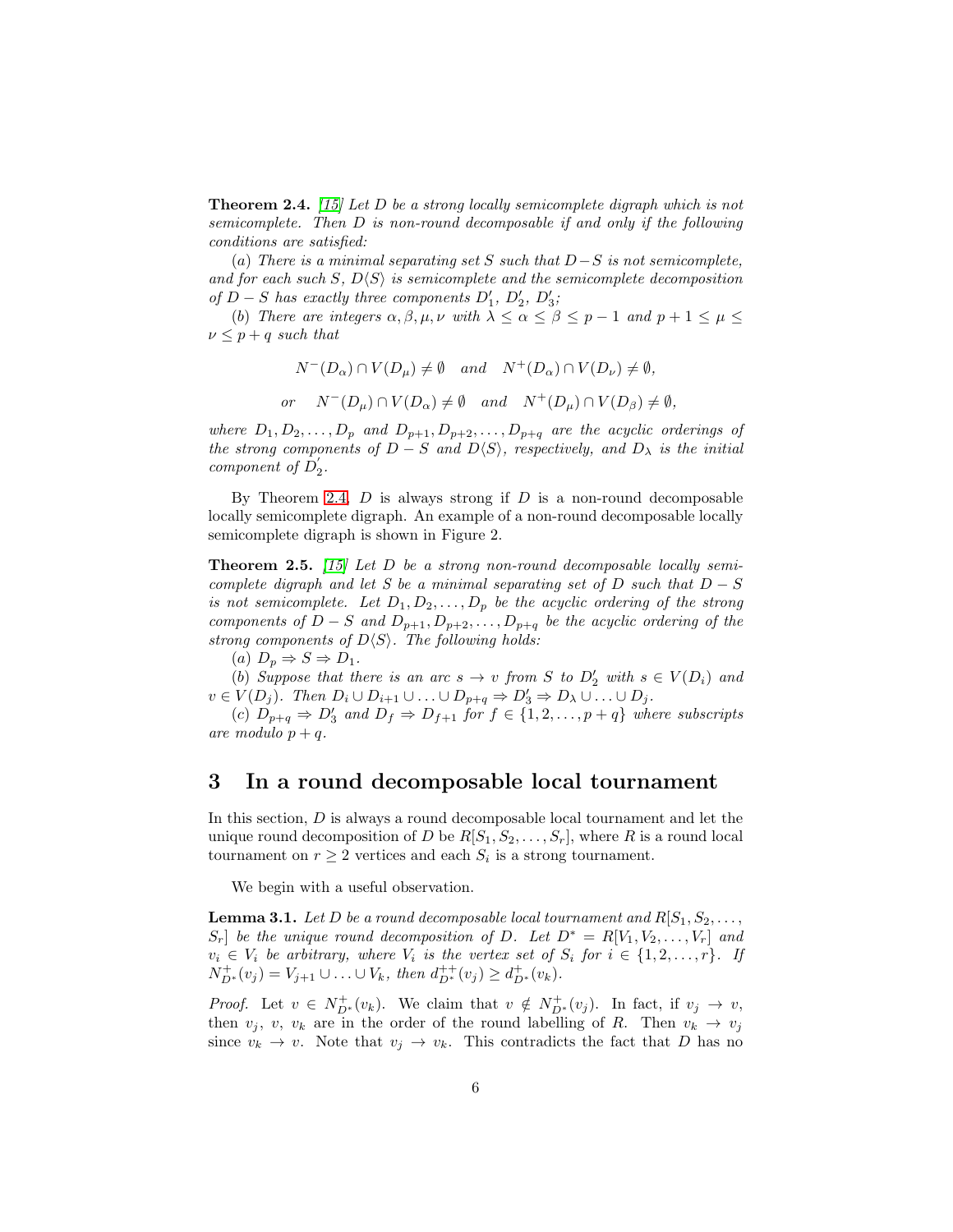2-cycle. So  $v \notin N^+_{D^*}(v_j)$ . Thus  $v \in N^{++}_{D^*}(v_j)$ , i.e.,  $N^+_{D^*}(v_k) \subseteq N^{++}_{D^*}(v_j)$ . Then  $d_{D^*}^{++}(v_j) \geq d_{D^*}^{+}(v_k).$ 

First, we consider the existence of a Sullivan-i vertex in D for  $i \in \{1, 2\}$ .

<span id="page-6-0"></span>**Lemma 3.2.** Let D be a round decomposable local tournament and  $R[S_1, S_2, \ldots]$  $S_r$  be the unique round decomposition of D. Let  $D^* = R[V_1, V_2, \ldots, V_r]$  and  $v_j \in V_j$  *be arbitrary, where*  $V_j$  *is the vertex set of*  $S_j$  *for*  $j \in \{1, 2, ..., r\}$ *. If there is a vertex*  $v \in V_j$  *such that* v *is a Sullivan-i vertex of*  $S_j$  *and a Sullivan-i vertex of*  $D^*$ *, then v is a Sullivan-i vertex of*  $D$  *for*  $i \in \{1,2\}$ *.* 

*Proof.* For the case when  $i = 1$ , since v is a Sullivan-1 vertex of  $S_j$  and a Sullivan-1 vertex of  $D^*$ , we have  $d_{S_j}^{++}(v) \ge d_{S_j}^-(v)$ ,  $d_{D^*}^{++}(v) \ge d_{D^*}^-(v)$ . Clearly

$$
d^{++}_D(v)=d^{++}_{S_j}(v)+d^{++}_{D^*}(v),\ d^-_D(v)=d^-_{S_j}(v)\cup d^-_{D^*}(v).
$$

Thus  $d_D^{++}(v) \geq d_D^-(v)$  and v is a Sullivan-1 vertex of D. For the case when  $i = 2$ , it can be proved similarly.

 $\Box$ 

<span id="page-6-1"></span>Theorem 3.3. *Let* D *be a round decomposable local tournament. Then* D *has a Sullivan-i vertex for*  $i \in \{1, 2\}$ .

*Proof.* Let  $R[S_1, S_2, \ldots, S_r]$  be the unique round decomposition of D. Let  $D^* = R[V_1, V_2, \ldots, V_r]$  and  $v_j \in V_j$  be arbitrary, where  $V_j$  is the vertex set of  $S_j$  for  $j \in \{1, 2, \ldots, r\}$ . W.l.o.g., assume that  $v_1 \in V_1$  is a vertex of  $D^*$  with minimum out-degree, i.e.,  $d_{D^*}^+(v_1) = \delta^+(D^*)$ . Let  $N_{D^*}^+(v_1) = V_2 \cup \ldots \cup V_t$ . Since  $v_1 \to v_{t+1}$ , we have  $N_{D^*}^-(v_{t+1}) \subseteq V_2 \cup ... \cup V_t = N_{D^*}^+(v_1)$ . Then

$$
d_{D^*}^-(v_{t+1}) \le d_{D^*}^+(v_1) = \delta^+(D^*).
$$

Let  $N_{D^*}^+(v_{t+1}) = V_{t+2} \cup ... \cup V_h$ . By Lemma [3.1,](#page-5-1) we have

$$
d_{D^*}^{++}(v_{t+1}) \ge d_{D^*}^+(v_h) \ge \delta^+(D^*).
$$

Thus  $d_{D^*}^{++}(v_{t+1}) \geq \delta^+(D^*) \geq d_{D^*}^-(v_{t+1})$  and  $v_{t+1}$  is a Sullivan-1 vertex of  $D^*$ . Note that  $d_{D^*}^+(v_{t+1}) \geq \delta^+(D^*)$ . Then  $d_{D^*}^{++}(v_{t+1}) + d_{D^*}^+(v_{t+1}) \geq 2\delta^+(D^*) \geq$  $2d_{D^*}^-(v_{t+1})$  and  $v_{t+1}$  is also a Sullivan-2 vertex of  $D^*$ .

Clearly, all the vertices of  $V_{t+1}$  are Sullivan-i vertices of  $D^*$  for  $i \in \{1,2\}$ . By Corollary [1.5,](#page-2-2) the tournament  $S_{t+1}$  always has a Sullivan-1 vertex and a Sullivan-2 vertex, say  $v_{t+1}$  and  $v'_{t+1}$ , respectively. By Lemma [3.2,](#page-6-0)  $v_{t+1}$  is a Sullivan-1 vertex of D and  $v'_{t+1}$  is a Sullivan-2 vertex of D.  $\Box$ 

Next, we consider the number of Sullivan-i vertices in a connected round decomposable local tournament with no vertex of in-degree zero for  $i \in \{1,2\}$ . Note that every non-strong local tournament is round decomposable. We consider two cases: (1) a connected, but not strong local tournament with no vertex of in-degree zero; (2) a strong round decomposable local tournament.

Theorem 3.4. *Let* D *be a connected, but not strong local tournament with no vertex of in-degree zero. Then* D *has at least three Sullivan-1 vertices and two Sullivan-2 vertices.*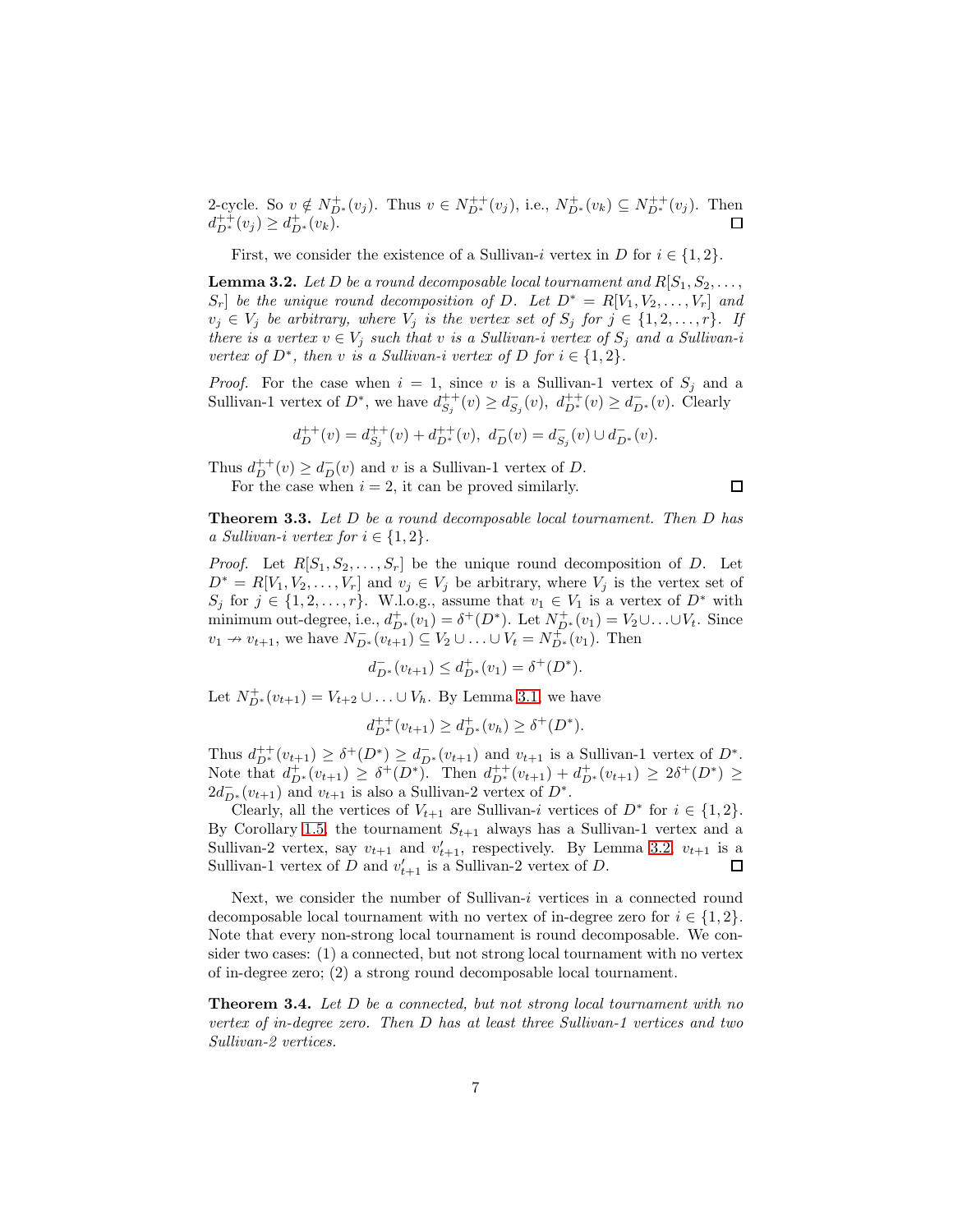*Proof.* Let  $D_1, D_2, \ldots, D_p$  be the acyclic ordering of the strong components of D. Let v be a Sullivan-1 vertex of  $D_1$  and v' be a Sullivan-2 vertex of  $D_1$ , i.e.,

$$
d^{++}_{D_1}(v)\geq d^{-}_{D_1}(v),\ d^{++}_{D_1}(v')+d^{+}_{D_1}(v')\geq 2d^{-}_{D_1}(v').
$$

Clearly

$$
\begin{aligned} d_D^{++}(v) &\ge d_{D_1}^{++}(v), \ d_D^-(v) = d_{D_1}^-(v).\\ d_D^{++}(v') &\ge d_{D_1}^{++}(v'), \ d_D^+(v') &\ge d_{D_1}^+(v'), \ d_D^-(v) = d_{D_1}^-(v'). \end{aligned}
$$

Thus  $d_{D}^{++}(v) \geq d_{D}^{-}(v)$  and  $d_{D}^{++}(v') + d_{D}^{++}(v') \geq 2d_{D}^{-}(v')$ , i.e., v is a Sullivan-1 vertex of D and  $v'$  is a Sullivan-2 vertex of D. So the Sullivan-i vertex of  $D_1$  is always the Sullivan-i vertex of D for  $i \in \{1,2\}$ .

Since  $D$  has no vertex of in-degree zero, we see that  $D_1$  has no vertex of in-degree zero and  $D_1$  has at least three vertices. By Corollary [1.5](#page-2-2) and [1.7,](#page-3-0)  $D_1$ has at least three Sullivan-1 vertices and two Sullivan-2 vertices. Then these three vertices (respectively, two vertices) are Sullivan-1 (respectively, Sullivan-2)  $\Box$ vertices of D.

Theorem 3.5. *Let* D *be a strong round decomposable local tournament. Then* D has at least two Sullivan-i vertices for  $i \in \{1,2\}$ .

*Proof.* Let  $D = R[S_1, S_2, \ldots, S_r]$  be the unique round decomposition. Let  $D^* = R[V_1, V_2, \ldots, V_r]$  and  $v_j \in V_j$  be arbitrary, where  $V_j$  is the vertex set of  $S_j$  for  $j \in \{1, 2, \ldots, r\}$ . W.l.o.g., assume that  $v_1 \in V_1$  is a vertex of  $D^*$ with minimum out-degree, i.e.,  $d_{D^*}^+(v_1) = \delta^+(D^*)$ . Let  $N_{D^*}^+(v_1) = V_2 \cup ... \cup V_t$ . According to the proof of Theorem [3.3,](#page-6-1) a Sullivan-i vertex of  $S_{t+1}$  is a Sullivan-i vertex of D for  $i \in \{1,2\}$ .

For the case when  $|V_{t+1}| \geq 2$ , by Corollary [1.5](#page-2-2) and [1.7,](#page-3-0) the strong tournament  $S_{t+1}$  has at least three Sullivan-1 vertices and two Sullivan-2 vertices. Then these three vertices (respectively, two vertices) are the Sullivan-1 (respectively, Sullivan-2) vertices of D.

For the case when  $|V_{t+1}| = 1$  and there exists  $v_h \notin V_1$  such that  $d_{D^*}^+(v_h) =$  $\delta^+(D^*)$ , we can repeat the proof of Theorem [3.3](#page-6-1) and obtain a different " $v_{t+1}$ ". Now the so-called  $``v_{t+1}"$  is another Sullivan- $i$  vertex for  $i \in \{1,2\}.$ 

Now we consider the case when  $|V_{t+1}| = 1$  and there exists no  $v_h \notin V_1$  such that  $d_{D^*}^+(v_h) = \delta^+(D^*)$ . Then  $d_{D^*}^+(v_j) > \delta^+(D^*) \ge 1$  for any  $j \ne 1$ . According to the proof of Theorem [3.3,](#page-6-1) the only vertex  $v_{t+1}$  of  $V_{t+1}$  is a Sullivan-i vertex of D for  $i \in \{1,2\}$ . It is sufficient to find another Sullivan-i vertex of D for  $i \in \{1, 2\}.$ 

We claim that  $v_2 \to v_{t+2}$  and  $v_{t+2} \notin V_1$ . In fact, we have  $v_{t+2}$  must be in the set  $N^+_{D^*}(v_2)$  since  $d^+_{D^*}(v_2) > d^+_{D^*}(v_1)$ ,  $|V_2| \geq |V_{t+1}| = 1$  and  $N^+_{D^*}(v_1) =$  $V_2 \cup V_3 \cup \ldots \cup V_t$ ,  $N_{D^*}^+(\overline{v_2}) \supseteq V_3 \cup \ldots \cup V_t \cup V_{t+1}$ . So  $v_2 \to v_{t+2}$ . Note that  $v_1 \rightarrow v_2$ . Furthermore,  $v_{t+2} \notin V_1$  since D has no 2-cycle.

Note  $v_2 \to v_{t+2}$  and  $v_1 \to v_{t+2}$ . Then  $N_{D^*}^-(v_{t+2}) = V_2 \cup V_3 \cup \ldots \cup V_t \cup V_{t+1}$ . Since  $|V_{t+1}| = 1$ , we have

$$
d_{D^*}^-(v_{t+2}) = |V_2 \cup V_3 \cup \ldots \cup V_t \cup V_{t+1}| = d_{D^*}^+(v_1) + 1 = \delta^+(D^*) + 1.
$$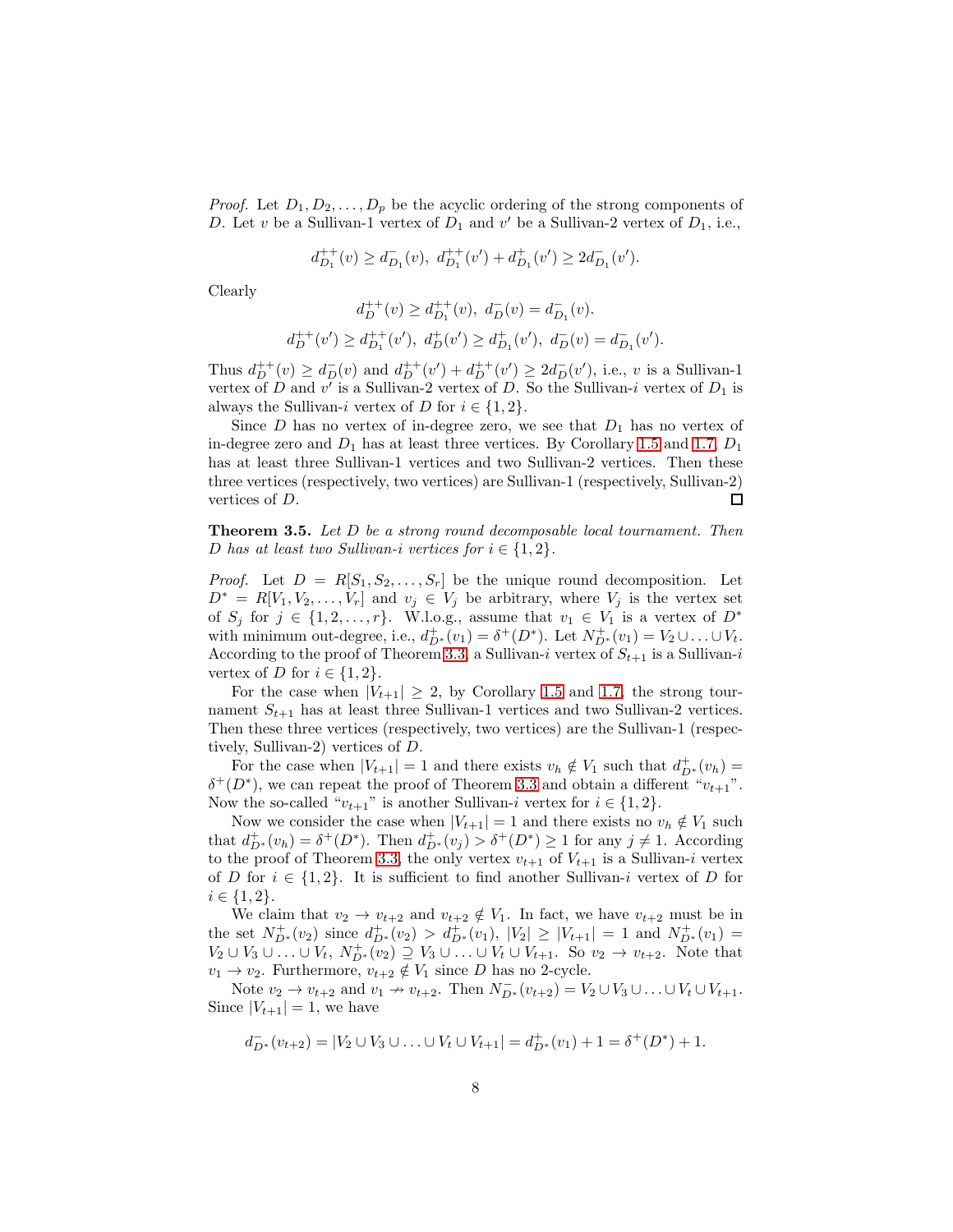Let  $N^+_{D^*}(v_{t+2}) = V_{t+3} \cup ... \cup V_g$ . By Lemma [3.1,](#page-5-1) we have

$$
d_{D^*}^{++}(v_{t+2}) \ge d_{D^*}^+(v_g).
$$

Case 1.  $v_g \neq v_1$ .

We see that  $d_{D^*}^{++}(v_{t+2}) \geq d_{D^*}^+(v_g) \geq \delta^+(D^*) + 1 \geq d_{D^*}^-(v_{t+2})$ , and  $v_{t+2}$  is a Sullivan-1 vertex of  $D^*$ .

Note  $v_{t+2} \notin V_1$ . Then  $d_{D^*}^+(v_{t+2}) \geq \delta^+(D^*) + 1 \geq d_{D^*}^-(v_{t+2})$ . Thus  $d_{D^*}^{++}(v_{t+2}) + d_{D^*}^{+}(v_{t+2}) \geq 2d_{D^*}^{-}(v_{t+2})$  and  $v_{t+2}$  is a Sullivan-2 vertex of  $D^*$ .

Clearly, all the vertices of  $V_{t+2}$  are Sullivan-i vertices of  $D^*$  for  $i \in \{1,2\}$ . By Corollary [1.5,](#page-2-2) the tournament  $S_{t+2}$  has a Sullivan-1 vertex and a Sullivan-2 vertex, say  $v_{t+2}$  and  $v'_{t+2}$ , respectively. By Lemma [3.2,](#page-6-0)  $v_{t+2}$  is another Sullivan-1 vertex of D and  $v'_{t+2}$  is another Sullivan-2 vertex of D.

**Case 2.**  $v_q = v_1$ .

Now  $N_{D^*}^+(v_{t+2}) = V_{t+3} \cup ... \cup V_r \cup V_1$ .

First we show that  $v_2$  is another Sullivan-1 vertex of  $D^*$ . Recall  $v_2 \to v_{t+2}$ . Then  $V_2 \Rightarrow V_3 \cup V_4 \cup \ldots \cup V_{t+2}$ . Also  $V_{t+2} \Rightarrow V_{t+3} \cup \ldots \cup V_r \cup V_1$ . Then  $v \in$  $N^+(v_2) \cup N^{++}(v_2)$  for any  $v \in V(D^* - V_2)$ . Since  $N^+_{D^* - V_2}(v_2) \cap N^-_{D^* - V_2}(v_2) = \emptyset$ , we have  $N_{D^*-V_2}^-(v_2) \subseteq N_{D^*-V_2}^{++}(v_2)$ . Then  $d_{D^*-V_2}^{++}(v_2) \geq d_{D^*-V_2}^-(v_2)$ . This means that all vertices of  $\tilde{V_2}$  are Sullivan-1 vertices of  $D^*$ . By Corollary [1.5,](#page-2-2) the tournament  $S_2$  has a Sullivan-1 vertex, say also  $v_2$ . By Lemma [3.2,](#page-6-0) then  $v_2$  is another Sullivan-1 vertex of D.

To find another Sullivan-2 vertex of D, we consider the following two cases. If  $d_{D^*}^+(v_{t+2}) \geq \delta^+(D^*) + 2$ , we have  $d_{D^*}^{++}(v_{t+2}) \geq d_{D^*}^+(v_g) = d_{D^*}^+(v_1) =$  $\delta^+(D^*)$ . Thus  $d_{D^*}^{++}(v_{t+2})+d_{D^*}^{+}(v_{t+2}) \geq \delta^+(\overline{D^*})+\delta^+(D^*)+2 \geq 2(\delta^+(\overline{D^*})+1) \geq$  $2d_{D^*}^-(v_{t+2})$  and hence all vertices of  $V_{t+2}$  are Sullivan-2 vertices of  $D^*$ . By Corollary [1.5,](#page-2-2) the tournament  $S_{t+2}$  has a Sullivan-2 vertex, say also  $v_{t+2}$ . By Lemma [3.2,](#page-6-0)  $v_{t+2}$  is another Sullivan-2 vertex of D.

If  $d_{D^*}^+(v_{t+2}) \leq \delta^+(D^*) + 1$ , we have  $d_{D^*}^+(v_{t+2}) = \delta^+(D^*) + 1$  since we note  $v_{t+2} \notin V_1$ . Also note  $v_2 \to v_{t+2}$ . Then  $\tilde{N}_{D^*}^+(v_2) \supseteq V_3 \cup \ldots \cup V_{t+2}$  and hence  $N_{D^*}^-(v_2) \subseteq V_{t+3} \cup ... \cup V_r \cup V_1$ . So

$$
d_{D^*}^-(v_2) \le |V_{t+3} \cup \ldots \cup V_r \cup V_1| = d_{D^*}^+(v_{t+2}) = \delta^+(D^*) + 1.
$$

Let  $N_{D^*}^+(v_2) = V_3 \cup ... \cup V_k$ . By Lemma [3.1,](#page-5-1) we have  $d_{D^*}^{++}(v_2) \geq d_{D^*}^+(v_k)$ . Note  $v_2 \to v_k$  and  $v_1 \to v_2$ . Then  $v_k \notin V_1$  since D has no 2-cycle. Note that

$$
d_{D^*}^{++}(v_2) \ge d_{D^*}^+(v_k) \ge \delta^+(D^*) + 1, \ d_{D^*}^+(v_2) \ge \delta^+(D^*) + 1.
$$

Then  $d_{D^*}^{++}(v_2) + d_{D^*}^+(v_2) \geq 2(\delta^+(D^*)+1) \geq 2d_{D^*}^-(v_2)$  and hence all vertices of  $V_2$  are Sullivan-2 vertices of  $D^*$ . By Corollary [1.5,](#page-2-2) the tournament  $S_2$  always has a Sullivan-2 vertex, say also  $v_2$ . By Lemma [3.2,](#page-6-0)  $v_2$  is another Sullivan-2 vertex of D.  $\Box$ 

<span id="page-8-0"></span>Corollary 3.6. (a) *Every round decomposable local tournament has a Sullivan-*i *vertex for*  $i \in \{1, 2\}$ .

(b) *Every round decomposable local tournament with no vertex of in-degree zero has at least two Sullivan-i vertices for*  $i \in \{1, 2\}$ *.*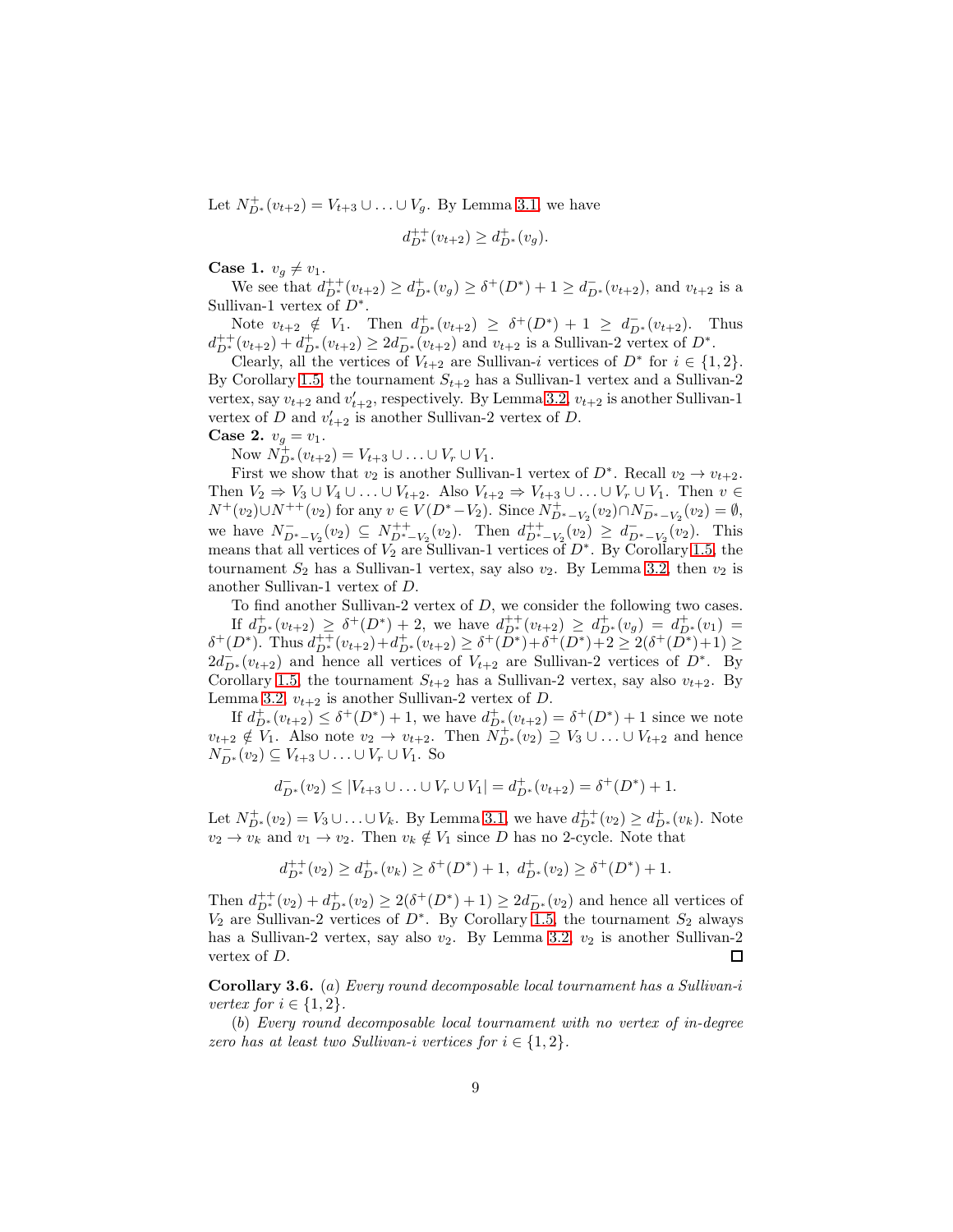Two examples of round local tournament, which have exactly two Sullivan-i vertices for  $i \in \{1, 2\}$ , are illustrated in Figure 1.



Figure 1: D is a strong round local tournament which has exactly two Sullivan-2 vertices  $v_1, v_2$ .  $D'$  is a strong round local tournament which has exactly two Sullivan-i vertices  $v'_4, v'_5$  for  $i \in \{1, 2\}.$ 

# 4 In a non-round decomposable local tournament

In this section,  $D$  is always a non-round decomposable local tournament, which is not a tournament. We also assume that  $S$  is chosen with minimum cardinality among all minimal separating sets of D satisfying that  $D-S$  is not a tournament,  $D_1, D_2, \ldots, D_p$  is the acyclic ordering of the strong components of  $D-S, D_{p+1}, D_{p+2}, \ldots, D_{p+q}$  is the acyclic ordering of the strong components of  $D\langle S\rangle$ ,  $D'_1, D'_2, D'_3$  is the semicomplete decomposition of  $D-S$  and  $D_\lambda$  is the initial component of  $D'_2$ . Clearly, in a local tournament D, the subdigraphs S,  $D'_1$ ,  $D'_2$  and  $D'_3$  are all tournaments. See Figure 2. Let

$$
A = N_{D'_2}^+(D_1) = V(D_\lambda) \cup V(D_{\lambda+1}) \cup \ldots \cup V(D_i), \quad B = N_S^+(A),
$$
  

$$
X = N_{D-A}^+(A) = B \cup (V(D'_2) - A) \cup V(D_p),
$$
  

$$
D' = D\langle S - B \rangle, \text{ when } |X| \le |S|.
$$

<span id="page-9-1"></span>**Lemma 4.1.** For any strong component  $D_j$  of  $D'_3$ ,  $d^+_{D-D_j}(D_j) \geq |S|$ .

*Proof.* Let  $D_j \subseteq D'_3$  be arbitrary. Since  $N_{D-D_j}^+(D_j)$  is a separating set of D and  $D - N_{D-D_j}^+(D_j)$  is not a tournament, we have  $d_{D-D_j}^+(D_j) \geq |S|$  by the choice of S.

<span id="page-9-0"></span>**Lemma 4.2.** *If*  $|X| < |S|$ *, then*  $S - B \Rightarrow A$  *and*  $S - B \Rightarrow D'_3$ *.*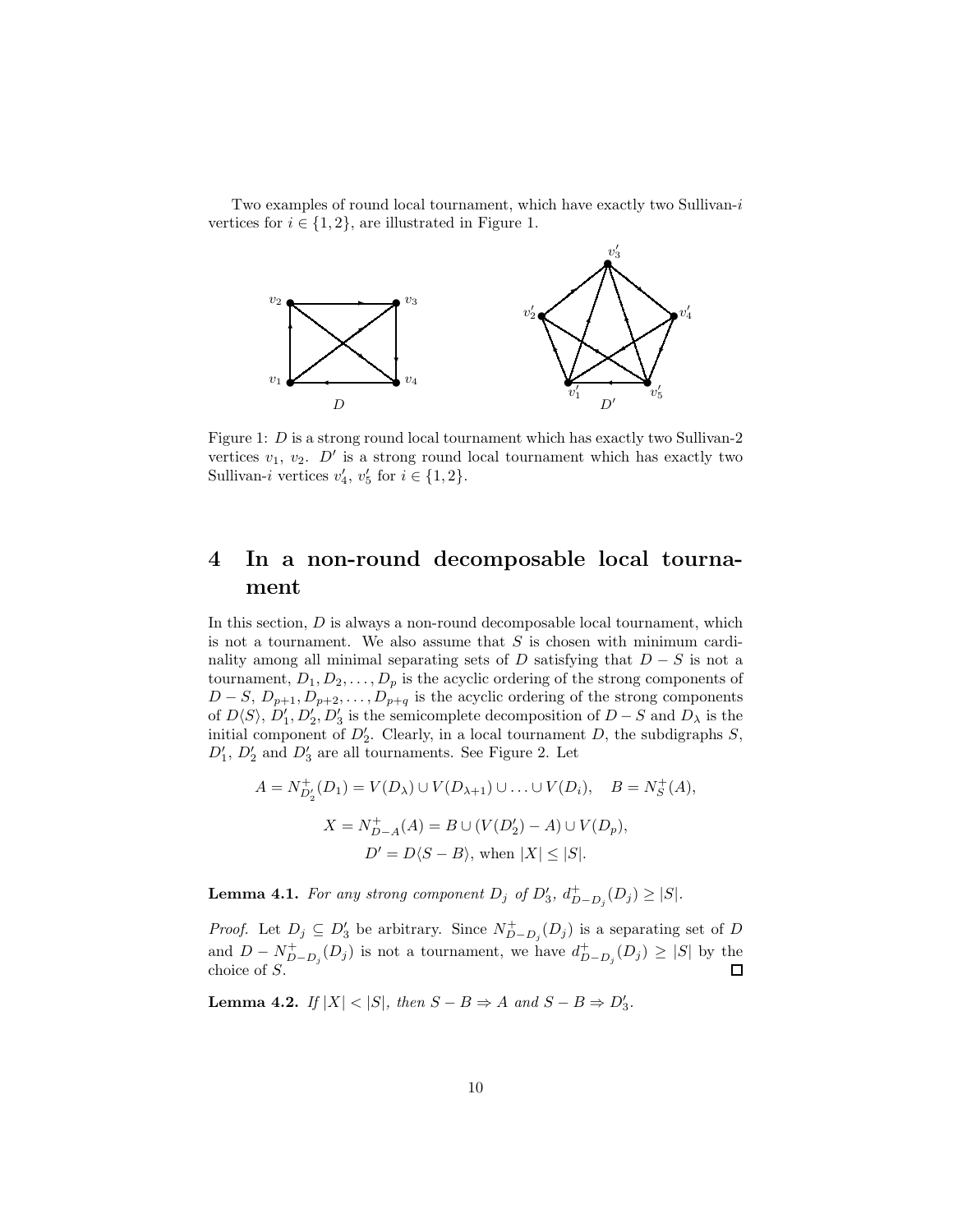

Figure 2: The structure of a non-round decomposable local tournament D in Section 4.

*Proof.* Note that X is also a separating set of D. By the choice of S, combining with  $|X| < |S|$ , we see that  $D - X = D\langle V(D_3') \cup A \cup (S - B) \rangle$  is a tournament. So any vertex of  $S - B$  is adjacent to the vertices of A and  $D'_3$ . Since  $N_{S-B}^+(A) = \emptyset$ , we have  $S - B \Rightarrow A$ . Also, an arc from  $D'_3$  to S implies that  $D'_3$  and  $D'_1$  are adjacent, which contradicts Theorem [2.2](#page-4-0) (*c*). So  $S - B \Rightarrow D'_3$ .  $\Box$ 

<span id="page-10-0"></span>**Lemma 4.3.** *If*  $|X| < |S|$ *, then for any*  $v \in V(D') = S - B$ *,* (a)  $X \subseteq N^+_{D-D'}(v) \cup N^{++}_{D-D'}(v)$ .

(b)  $N_{D-D'}^-(v) \subseteq N_{D-D'}^{++}(v) \subseteq X$ .

(c)  $d_{D-D'}^+(v) \geq d_{D-D'}^-(v) + 2.$ 

*Proof.* (a) Recall that  $X = B \cup (V(D_2') - A) \cup V(D_p)$ . Since  $|X| < |S|$ , we have  $|B| \leq |X| - 1 \leq |S| - 2$  and hence  $|S - B| \geq 2$ . By Lemma [4.2,](#page-9-0) for any  $v \in V(D') = S - B$ , we have  $v \Rightarrow A \Rightarrow D'_2 - A$  and  $v \Rightarrow A \Rightarrow D_p$ . Since  $B = N_S^+(A)$ , for any  $y \in B$ , there exists a vertex  $x \in A$  such that  $x \to y$  and hence  $v \to x \to y$ . So any vertex of X either belongs to  $N^+_{D-D'}(v)$  or belongs to  $N_{D-D'}^{++}(v)$ , i.e.,  $X \subseteq N_{D-D'}^+(v) \cup N_{D-D'}^{++}(v)$ .

(b) Recall that  $D' = D(S - B)$ . By the definition of A, B and X, we have  $V(D - D') - X = A \cup V(D_3')$ . For any  $v \in V(D')$ , by Lemma [4.2,](#page-9-0) we have  $v \Rightarrow A$  and  $v \Rightarrow D'_3$ . Then

$$
N^+_{D-D'}(v) \supseteq A \cup V(D_3') = V(D-D') - X
$$

and hence  $N_{D-D'}^-(v) \subseteq X$  and  $N_{D-D'}^+(v) \subseteq X$ . By  $(a)$ ,  $N_{D-D'}^-(v) \subseteq X \subseteq Y$  $N^+_{D-D'}(v) \cup N^{++}_{D-D'}(v)$ . Since  $N^+_{D-D'}(v) \cap N^-_{D-D'}(v) = \emptyset$ , we have  $N^-_{D-D'}(v) \subseteq$  $N_{D-D'}^{++}(v) \subseteq X$ .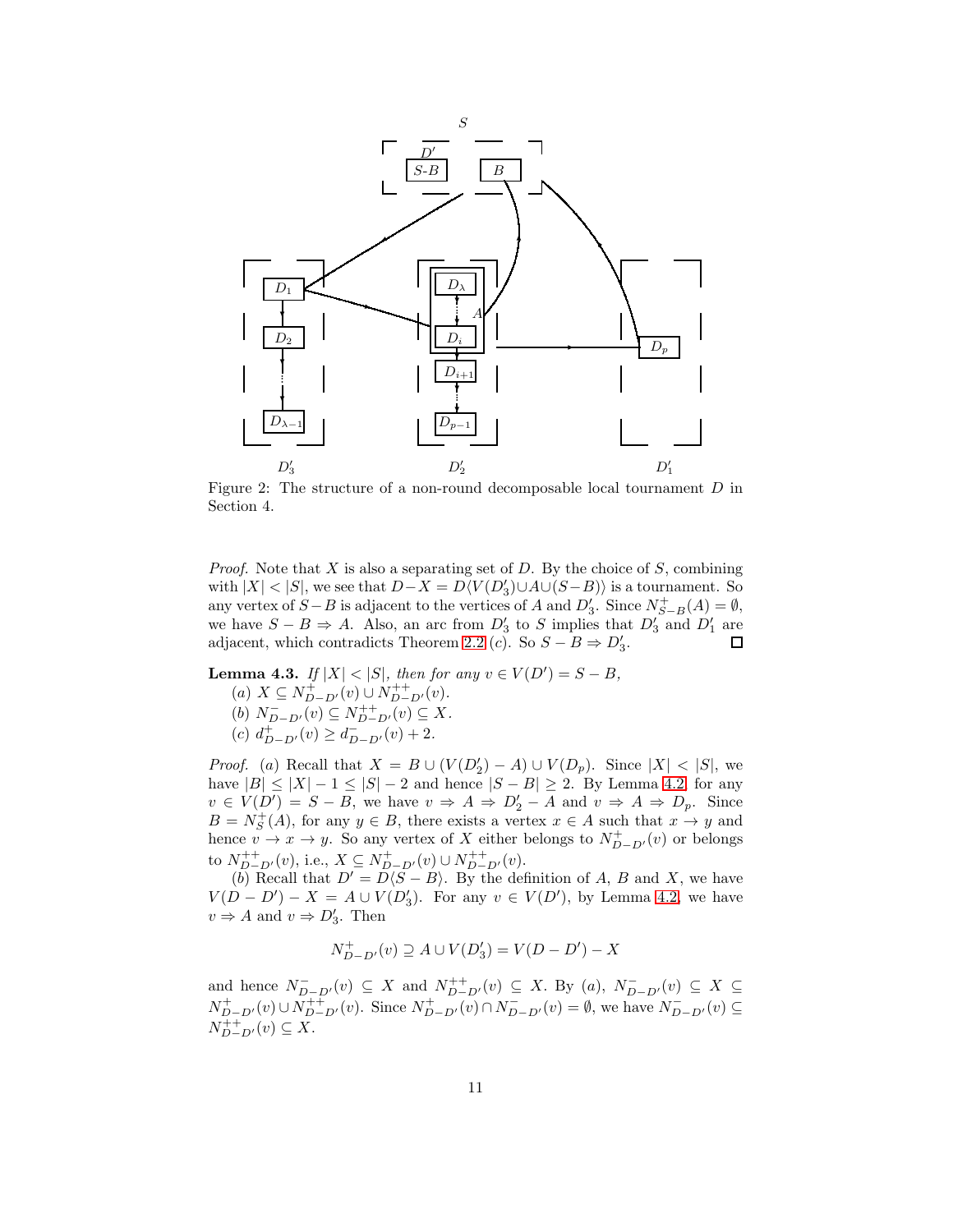(c) By Lemma [4.1,](#page-9-1) we have  $d_{D-D_1}^+(D_1) \geq |S|$ . Then  $|A \cup V(D_3')| = |D_1| +$  $d_{D-D_1}^+(D_1) \geq 1 + |S| \geq |X| + 2$  since  $|X| < |S|$ . Note that  $A \cup V(D_3') \subseteq$  $N^+_{D-D'}(v)$  and  $N^-_{D-D'}(v) \subseteq X$ . Then

$$
|X|+2\leq |A\cup V(D_3')|\leq d^+_{D-D'}(v),\ \ d^-_{D-D'}(v)\leq |X|.
$$

So  $d_{D-D'}^+(v) \geq d_{D-D'}^-(v) + 2$ .

 $\Box$ 

<span id="page-11-2"></span>**Lemma 4.4.** If  $|X| < |S|$ , then a Sullivan-i vertex of D' is a Sullivan-i vertex *of D for*  $i \in \{1, 2\}$ *.* 

*Proof.* By Lemma [4.3](#page-10-0) (c), for any  $v \in V(D')$ ,  $d_{D-D'}^+(v) \geq d_{D-D'}^-(v) + 2$ . Combining with Lemma [4.3](#page-10-0) (*b*), we have  $d_{D-D'}^{++}(v) + d_{D-D'}^{+}(v) \geq 2d_{D-D'}^{-}(v) +$ 2. By Corollary [1.5,](#page-2-2) the tournament  $D'$  always has a Sullivan-1 vertex and a Sullivan-2 vertex, say  $v'$  and  $v''$ , respectively. Then  $v'$  is a Sullivan-1 vertex of  $D$  and  $v''$  is a Sullivan-2 vertex of  $D$ . □

<span id="page-11-0"></span>**Lemma 4.5.** *If*  $|X| \ge |S|$ *, then a Sullivan-i vertex of*  $D_1$  *is a Sullivan-i vertex of D for i* ∈ {1, 2}.

*Proof.* Let v be a Sullivan-i vertex of  $D_1$  for  $i \in \{1,2\}$ . We will prove that v is a Sullivan-i vertex of D for  $i \in \{1,2\}$ .

Note that there is no arc from  $D_1$  to S. Otherwise  $D_1$  and  $D'_1$  are adjacent which contradicts Theorem [2.2](#page-4-0) (c). So,  $N_{D-D_1}^+(v) = N_{D-S-D_1}^+(v)$ . Combining with Theorem [2.1](#page-4-1)  $(a)$ , we have

$$
N_{D-D_1}^+(v) = N_{D-S-D_1}^+(v) = N_{D-S-D_1}^+(D_1) = N_{D-D_1}^+(D_1).
$$

Similarly, we have  $N_{D-D_1}^{-}(v) = N_{D-D_1}^{-}(D_1)$ . By Lemma [4.1,](#page-9-1)

$$
d_{D-D_1}^+(v) = d_{D-D_1}^+(D_1) \ge |S|.
$$

By the structure of D described in Theorems [2.4](#page-5-0) and [2.5,](#page-5-2) we have  $N_{D-D_1}^-(D_1) \subseteq$ S and  $X \subseteq N_{D-D_1}^{++}(D_1) = N_{D-D_1}^{++}(v)$ . Now

$$
d^{++}_{D-D_1}(v)\geq |X|\geq |S|,\ \ d^-_{D-D_1}(v)\leq |S|.
$$

So  $d_{D-D_1}^{++}(v) \geq |S| \geq d_{D-D_1}^{-}(v)$  and  $d_{D-D_1}^{++}(v) + d_{D-D_1}^{+}(v) \geq 2|S| \geq$  $2d_{D-D_1}^-(v)$ . Since v is also a Sullivan-i vertex of  $D_1$ , we see that v is a Sullivan-i vertex of D. П

Now, we consider the existence of a Sullivan-1 vertex in  $D$  and the number of Sullivan-1 vertices of D. In fact, the existence can be directly obtained from the following two results, which were proved by Wang, Yang and Wang [\[18\]](#page-17-4), Li and Sheng [12], respectively.

<span id="page-11-1"></span>Lemma 4.6. *[\[18\]](#page-17-4) Let* D *be a non-round decomposable locally semicomplete digraph. Then* D *has a king.*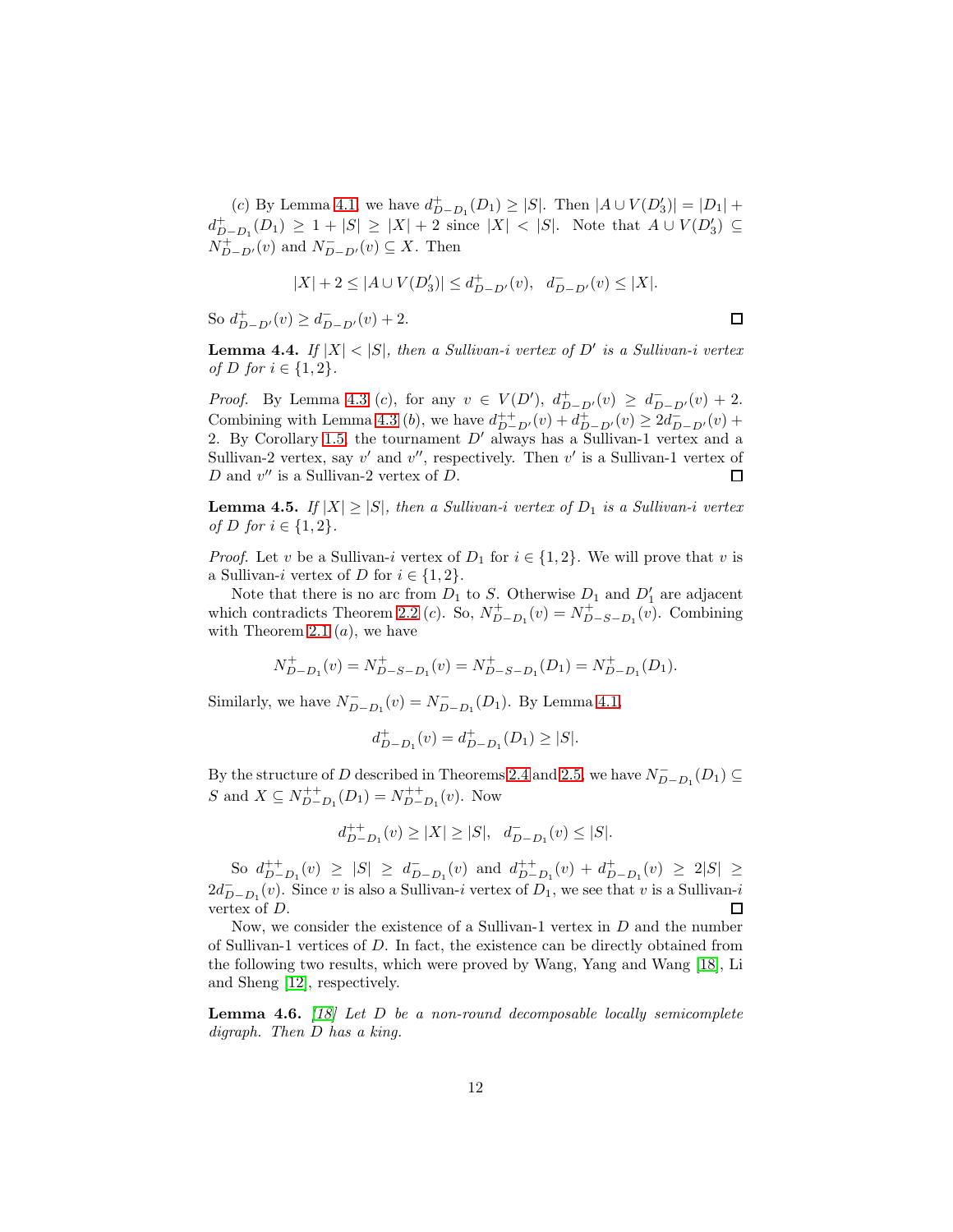<span id="page-12-0"></span>Proposition 4.7. *[12] Let* D *be an oriented graph. A king of* D *is a Sullivan-1 vertex.*

Corollary 4.8. *Let* D *be a non-round decomposable local tournament, which is not a tournament. Then* D *has a Sullivan-1 vertex.*

We consider primarily the number of Sullivan-1 vertices.

Theorem 4.9. *Let* D *be a non-round decomposable local tournament, which is not a tournament. Then* D *has at least two Sullivan-1 vertices.*

*Proof.* Recall that  $A = N_{D'_2}^+(D_1) = V(D_\lambda) \cup V(D_{\lambda+1}) \cup ... \cup V(D_i)$ ,  $B =$  $N_S^+(A)$ ,  $X = N_{D-A}^+(A) = B \cup (V(D_2') - A) \cup V(D_p)$ . The structure of D is illustrated in Figure 2.

For the case when  $|X| \geq |S|$ , let v be a Sullivan-1 vertex of  $D_1$ . By Lemma [4.5,](#page-11-0) v is a Sullivan-1 vertex of D. By the proof of Lemma [4.6](#page-11-1) (See reference [\[18\]](#page-17-4)), there exists a king either belonging to  $D'_2$  or belonging to S in D, say v'. By Proposition [4.7,](#page-12-0) v' is a Sullivan-1 vertex of D. Clearly,  $v' \neq v$ . Then v' is another Sullivan-1 vertex of D.

For the case when  $|X| < |S|$ , note that  $|B| \leq |S| - 2$ . Recall that  $D' =$  $D(S - B)$ . Let v be a Sullivan-1 vertex of D'. By Lemma [4.4,](#page-11-2) v is Sullivan-1 vertex of D. Next we will find another Sullivan-1 vertex of D.

If  $A = D'_2$ , we will show that a king of  $D_p$ , say v', is another Sullivan-1 vertex of D. By Theorem [2.5](#page-5-2) (*a*), we have  $D_p \Rightarrow S$ . Combining with Lemma [4.2,](#page-9-0)  $D_p \Rightarrow D' \Rightarrow A = D'_2$  and  $D_p \Rightarrow D' \Rightarrow D'_3$ . Then v' is a king of D. Clearly  $v' \neq v$ . By Proposition [4.7,](#page-12-0) v' is another Sullivan-1 vertex of D.

Now  $A \subsetneq D'_2$ . Let  $D'' = D' - v$  and u be a Sullivan-1 vertex of  $D''$ . Assume  $u \in V(D_j)$ , where  $D_j$  is a strong component of S. We consider the following two cases.

**Case 1.** There exists no arc between u and  $D_{i+1}$ .

We will prove that  $u$  is another Sullivan-1 vertex of  $D$ .

We claim that  $N_{D-D'}^-(u) \subsetneq N_{D-D'}^+(u)$ . By Lemma [4.3](#page-10-0) (b), we have  $N_{D-D'}^-(u)$  $\subseteq N_{D-D'}^{++}(u)$ . We only need to prove that  $N_{D-D'}^-(u) \neq N_{D-D'}^{++}(u)$ . By Lemma [4.2,](#page-9-0)  $u \Rightarrow A \Rightarrow D_{i+1}$ . Combining with the fact that there exists no arc between u and  $D_{i+1}$ , we have  $D_{i+1} \subseteq N_{D-D'}^{++}(u)$  and  $D_{i+1} \nsubseteq N_{D-D'}^{-}(u)$ . Then  $N_{D-D'}^-(u) \neq N_{D-D'}^{++}(u).$ 

Now  $d_{D-D'}^{++}(u) \geq d_{D-D'}^{++}(u) \geq d_{D-D'}^{-}(u) + 1 \geq d_{D-D''}^{-}(u)$  since  $N_{D-D'}^{-}(u) \subsetneq$  $N_{D-D'}^{++}(u)$ . Clearly  $u \neq v$ . Since u is also a Sullivan-1 vertex of  $D''$ , we see that  $u$  is another Sullivan-1 vertex of  $D$ .

**Case 2.** There exists at least one arc between u and  $D_{i+1}$ .

Let g be a king of  $D_{i+1}$ . We will show that g is another Sullivan-1 vertex.

We claim that  $D_{i+1} \Rightarrow D_j$ . Since A is a separating set, we see that  $D_{i+1}, \ldots, D_p, D_{p+1}, \ldots, D_{p+q}, D_1, \ldots, D_{\lambda-1}$  is the acyclic ordering of the strong components of  $D - A$ . Since  $D_{i+1}$  and  $D_j$  are distinct strong components of  $D-A$ , by Theorem [2.1](#page-4-1) (a), we only need to prove that there exists at least one arc from  $D_{i+1}$  to  $D_j$ . Now there exists at least one arc between u and  $D_{i+1}$ and hence there exists one arc between  $D_j$  and  $D_{i+1}$ . However, by Theorem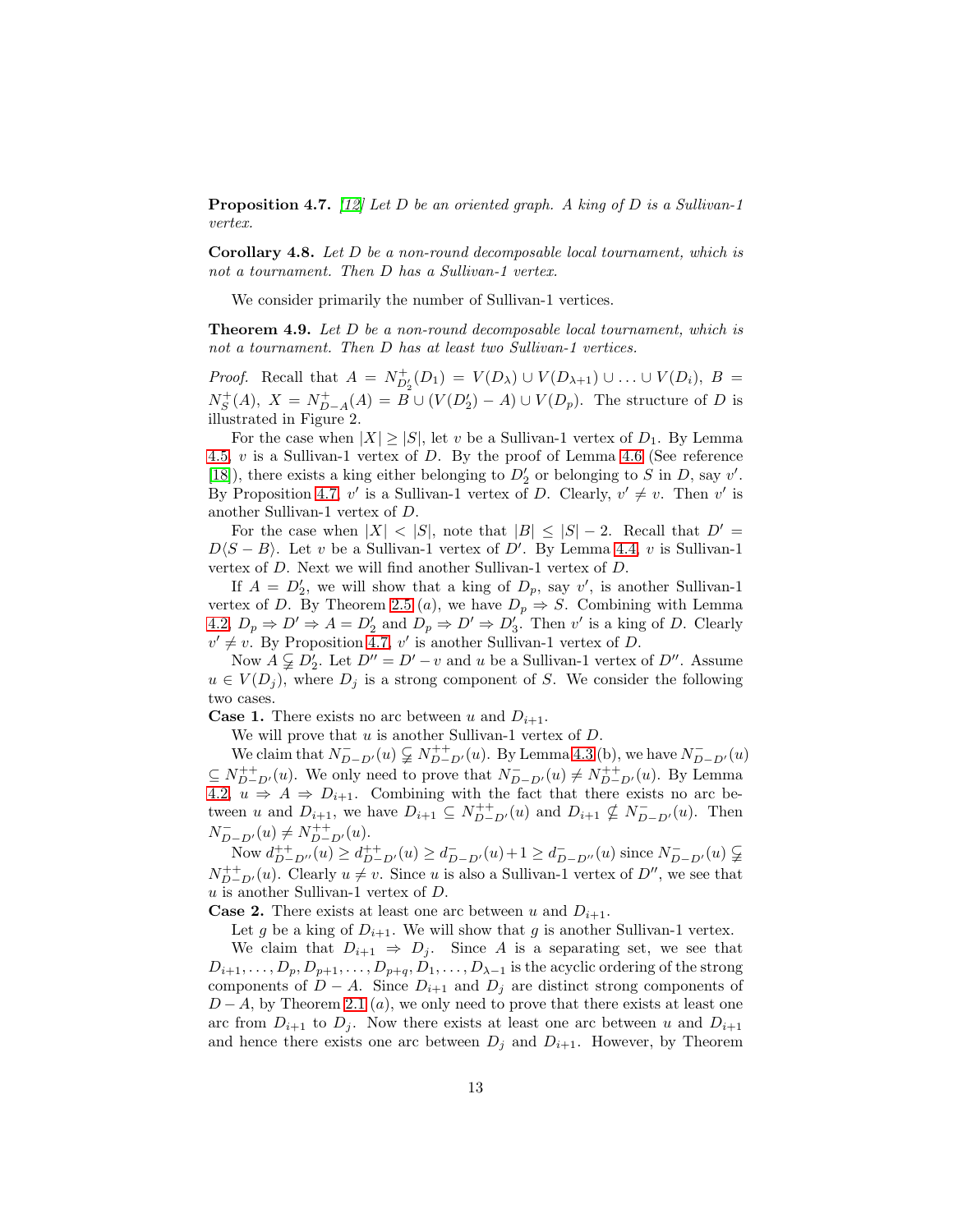[2.5](#page-5-2) (b), an arc from  $D_j$  to  $D_{i+1}$  implies that  $D_1 \Rightarrow D_{i+1}$  which contradicts the definition of A. Then there exists no arc from  $D_j$  to  $D_{i+1}$  and hence there exists at least one arc from  $D_{i+1}$  to  $D_j$ .

Note that  $g \to u$  since  $g \in V(D_{i+1})$  and  $u \in V(D_i)$ . By Lemma [4.2,](#page-9-0)  $u \Rightarrow A$ and  $u \Rightarrow D'_3$ . Hence  $g \rightarrow u \Rightarrow A$  and  $g \rightarrow u \Rightarrow D'_3$ . By the structure of D described in Theorems [2.4](#page-5-0) and [2.5,](#page-5-2) we see that  $g \Rightarrow D'_2 - A - D_{i+1}$  and  $g \Rightarrow D_p \Rightarrow S$ . So g is a king of D. Clearly  $g \neq v$ . By Proposition [4.7,](#page-12-0) g is another Sullivan-1 vertex of D.  $\Box$ 

Next, we consider the existence of a Sullivan-2 vertex and the number of Sullivan-2 vertices in D.

#### <span id="page-13-0"></span>**Lemma 4.10.** If  $|X| = |S|$ , then D has at least two Sullivan-2 vertices of D.

*Proof.* Let v be a Sullivan-2 vertex of  $D_1$ . By Lemma [4.5,](#page-11-0) v is a Sullivan-2 of D. To find another Sullivan-2 vertex of  $D$ , we consider the following two cases.

For the case when  $|X| = |S|$  and  $D - X$  is not a tournament, let X be a minimal separating set of  $D$  instead of  $S$ . By Lemma [4.4](#page-11-2) and Lemma [4.5,](#page-11-0) there exists a Sullivan-2 vertex in D, say u. We can check  $u \in S - B$  or  $u \in X$  due to the new separating set X. Then  $u \neq v$  since  $v \in V(D_1)$ . Thus u is another Sullivan-2 vertex of D.

For the case when  $|X| = |S|$  and  $D - X$  is a tournament, note that  $|B| \leq$  $|X|-1 = |S|-1$  since  $X = B \cup (V(D_2')-A) \cup V(D_p)$ . Recall that  $D' = D\langle S-B \rangle$ . Let  $u$  be a Sullivan-2 vertex of the tournament  $D'$ . We will show that  $u$  is another Sullivan-2 vertex of D.

We claim  $D' \Rightarrow A$  and  $D' \Rightarrow D'_3$ . Since  $D - X = D\langle V(D'_3) \cup A \cup V(D') \rangle$  is a tournament, we see that any vertex of  $D'$  is adjacent to the vertices of  $A$  and  $D'_3$ . Since  $N_{D'}^+(A) = \emptyset$ , we have  $D' \Rightarrow A$ . Also, an arc from  $D'_3$  to S implies that  $D'_3$  and  $D'_1$  are adjacent, which contradicts Theorem [2.2](#page-4-0) (c). So  $D' \Rightarrow D'_3$ .

By the definition of A, B and X, we have  $V(D - D') - X = A \cup V(D_3')$ . Combining with  $u \Rightarrow A$  and  $u \Rightarrow D'_3$ , we see that

$$
N_{D-D'}^+(u) \supseteq A \cup V(D_3') = V(D-D') - X
$$

and hence  $N_{D-D'}^-(u) \subseteq X$ ,  $N_{D-D'}^{++}(u) \subseteq X$ .

Also any vertex of  $X = B \cup (V(D_2') - A) \cup V(D_p)$  either belongs to  $N_{D-D'}^+(u)$ or belongs to  $N_{D-D'}^{++}(u)$  since  $u \Rightarrow A \Rightarrow D_2-A$ ,  $u \Rightarrow A \Rightarrow D_p$  and for any  $g \in B$ , there exists a vertex  $h \in A$  such that  $h \to g$ . So  $X \subseteq N^+_{D-D'}(u) \cup N^{++}_{D-D'}(u)$ . Since  $N^+_{D-D'}(u) \cap N^-_{D-D'}(u) = \emptyset$ , we have  $N^-_{D-D'}(u) \subseteq N^+_{D-D'}(u) \subseteq X$  and hence

$$
d^-_{D-D'}(u)\leq d^{++}_{D-D'}(u)\leq |X|.
$$

By Lemma [4.1,](#page-9-1)  $d_{D-D_1}^+(D_1) \geq |S|$ . Then  $|A \cup V(D_3')| \geq |D_1| + d_{D-D_1}^+(D_1) \geq$ 1 + |S|. Combining with  $A \cup V(D_3') \subseteq N_{D-D'}^+(u)$ , we have

$$
d^+_{D-D'}(u)\geq |A\cup V(D_3')|\geq 1+|S|\geq 1+|X|.
$$

So  $d_{D-D'}^{++}(u) + d_{D-D'}^{+}(u) \geq 2d_{D-D'}^{-}(u) + 1$ . Clearly,  $u \neq v$  since  $u \in S - B$ and  $v \in V(D_1)$ . The fact that u is a Sullivan-2 vertex of D' implies that u is another Sullivan-2 vertex of D.  $\Box$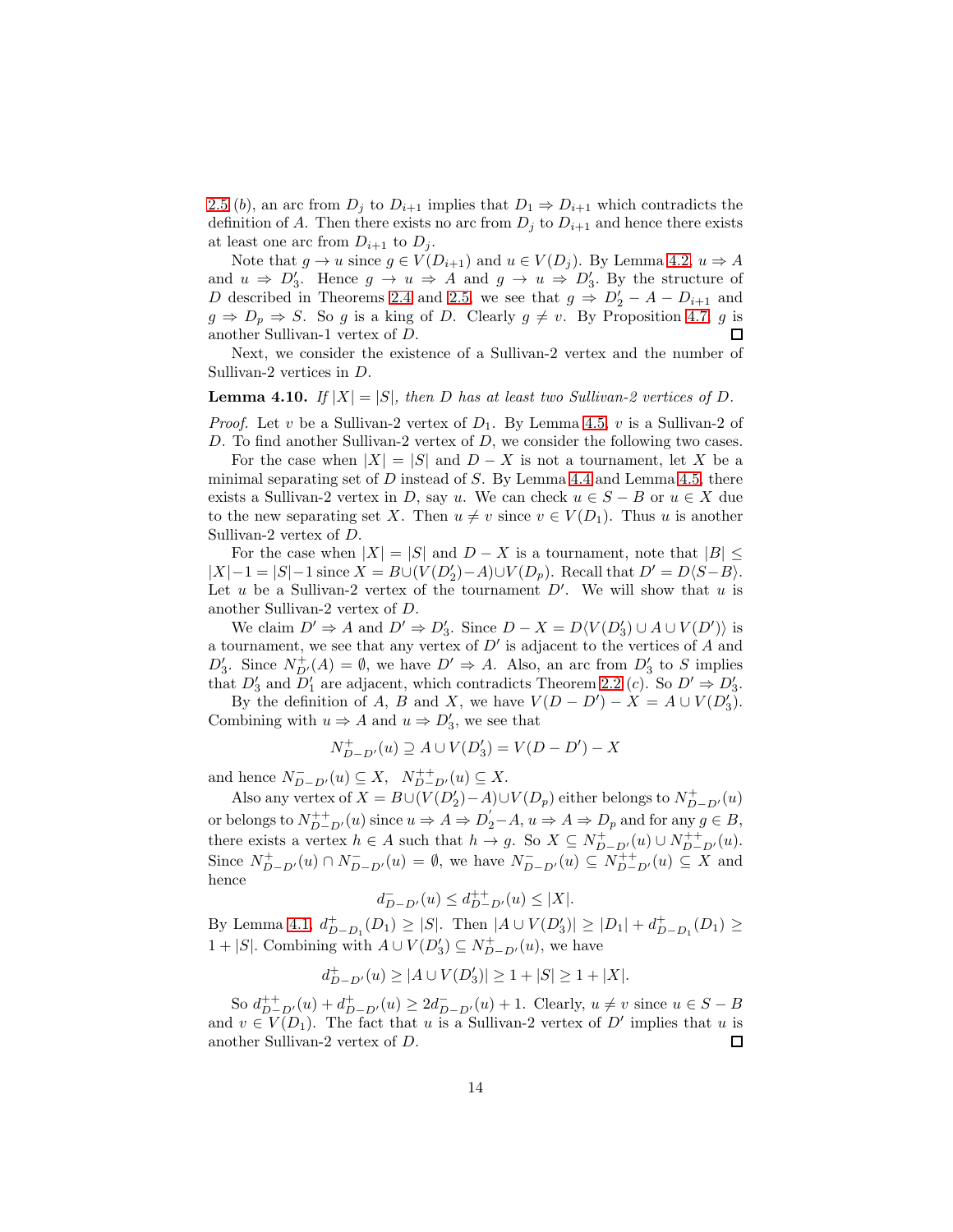<span id="page-14-0"></span>Theorem 4.11. *Let* D *be a non-round decomposable local tournament, which is not a tournament. Then either* D *has at least two Sullivan-2 vertices or* D *has a Sullivan-2 vertex* v *satisfying*  $d^{++}(v) + d^{+}(v) \geq 2d^{-}(v) + 2$ .

*Proof.* Recall that  $A = N_{D'_2}^+(D_1) = V(D_\lambda) \cup V(D_{\lambda+1}) \cup \ldots \cup V(D_i)$ ,  $B = N_S^+(A)$ and  $X = B \cup (V(D_2') - A) \cup V(D_p)$ . We consider the following cases. **Case 1.**  $|X| < |S|$ .

Note that  $|B| \leq |S| - 2$ . Recall that  $D' = D(S - B)$ . Let v be a Sullivan-2 vertex of D'. By Lemma [4.4,](#page-11-2) v is a Sullivan-2 vertex of D. Let  $D'' = D' - v$ and u be a Sullivan-2 vertex of the tournament  $D''$ . We will prove that u is another Sullivan-2 vertex of D.

By Lemma [4.3](#page-10-0) (b) and (c), we see that  $d_{D-D'}^{++}(u) + d_{D-D'}^{+}(u) \ge 2d_{D-D'}^{-}(u) + 2$ and hence  $d_{D-D''}^{++}(u) + d_{D-D''}^{+}(u) \geq 2d_{D-D''}^{-}(u)$ . Since u is also a Sullivan-2 vertex of  $D''$ , we have  $d_{D''}^{++}(u) + d_{D''}^{+}(u) \geq 2d_{D''}^{-}(u)$ . Clearly  $u \neq v$ . Thus  $d_D^{++}(u) + d_D^+(u) \geq 2d_D^-(u)$  and u is another Sullivan-2 vertex of D. **Case 2.**  $|X| = |S|$ .

By Lemma [4.10,](#page-13-0) D has at least two Sullivan-2 vertices. **Case 3.**  $|X| > |S|$  and  $|D_1| \geq 2$ .

By Lemma [4.5,](#page-11-0) a Sullivan-2 vertex of  $D_1$  is a Sullivan-2 vertex of D. Since  $D_1$  is strong and  $|D_1| \geq 2$ , we see that  $D_1$  has at least three vertices. By Corollary [1.7,](#page-3-0)  $D_1$  has at least two Sullivan-2 vertices. These two vertices are Sullivan-2 vertices of D.

**Case 4.**  $|X| > |S|, |D_1| = 1$  and  $D_2 \subseteq D'_2$ .

By Lemma [4.5,](#page-11-0) the only vertex  $v$  of  $D_1$  is a Sullivan-2 vertex of  $D$ . Note that  $A = N_{D-D_1}^+(D_1)$ . By Lemma [4.1,](#page-9-1)  $d_{D-D_1}^+(D_1) = |A| \geq |S|$ . We consider the following two cases. In the first case, we can find two Sullivan-2 vertices in D. In the second case, we can find a vertex v satisfying  $d^{++}(v) + d^+(v) \geq 2d^-(v) + 2$ in D.

If  $|A| = |S|$ , let A be a minimal separating set of D instead of S. By Lemma [4.4](#page-11-2) and Lemma [4.5,](#page-11-0) there exists a Sullivan-2 vertex in  $D$ , say  $u$ . We can check  $u \in A$  or  $u \in V(D_{i+1})$  due to the new separating set A. Then  $u \neq v$  since  $v \in V(D_1)$ . Thus u is another Sullivan-2 vertex of D.

If  $|A| > |S|$ , we see that  $N_{D-D_1}^+(v) = A, X \subseteq N_{D-D_1}^{++}(v)$  and  $N_{D-D_1}^-(v) \subseteq S$ . Then  $d_{D-D_1}^+(v) = |A| \geq |S| + 1$ ,  $d_{D-D_1}^+(v) \geq |X| \geq |S| + 1$  and  $d_{D-D_1}^-(v) \leq |S|$ and hence  $d_{D-D_1}^{++}(v) + d_{D-D_1}^{+}(v) \geq 2d_{D-D_1}^{-}(v) + 2$ . So v is the desired vertex. **Case 5.**  $|X| > |S|, |D_1| = 1$  and  $D_2 \subseteq D_3$ .

By Lemma [4.5,](#page-11-0) the only vertex v of  $D_1$  is a Sullivan-2 vertex of D. Let

$$
A' = N_{D'_2}^+(D_2) = V(D_\lambda) \cup V(D_{\lambda+1}) \cup \ldots \cup V(D_{i'}), \quad B' = N_S^+(A'),
$$
  

$$
X' = N_{D-A'}^+(A') = B' \cup (V(D'_2) - A') \cup V(D_p).
$$

The structure of  $D$  is illustrated in Figure 3. By Lemma [4.1,](#page-9-1) we have

$$
d_{D-D_2}^+(D_2) \ge |S|.
$$

Let  $C = N_{D-D_2}^+(D_2) = (D_3 \cup ... \cup D_{\lambda-1}) \cup A'$ . Then  $|C| \ge |S|$ .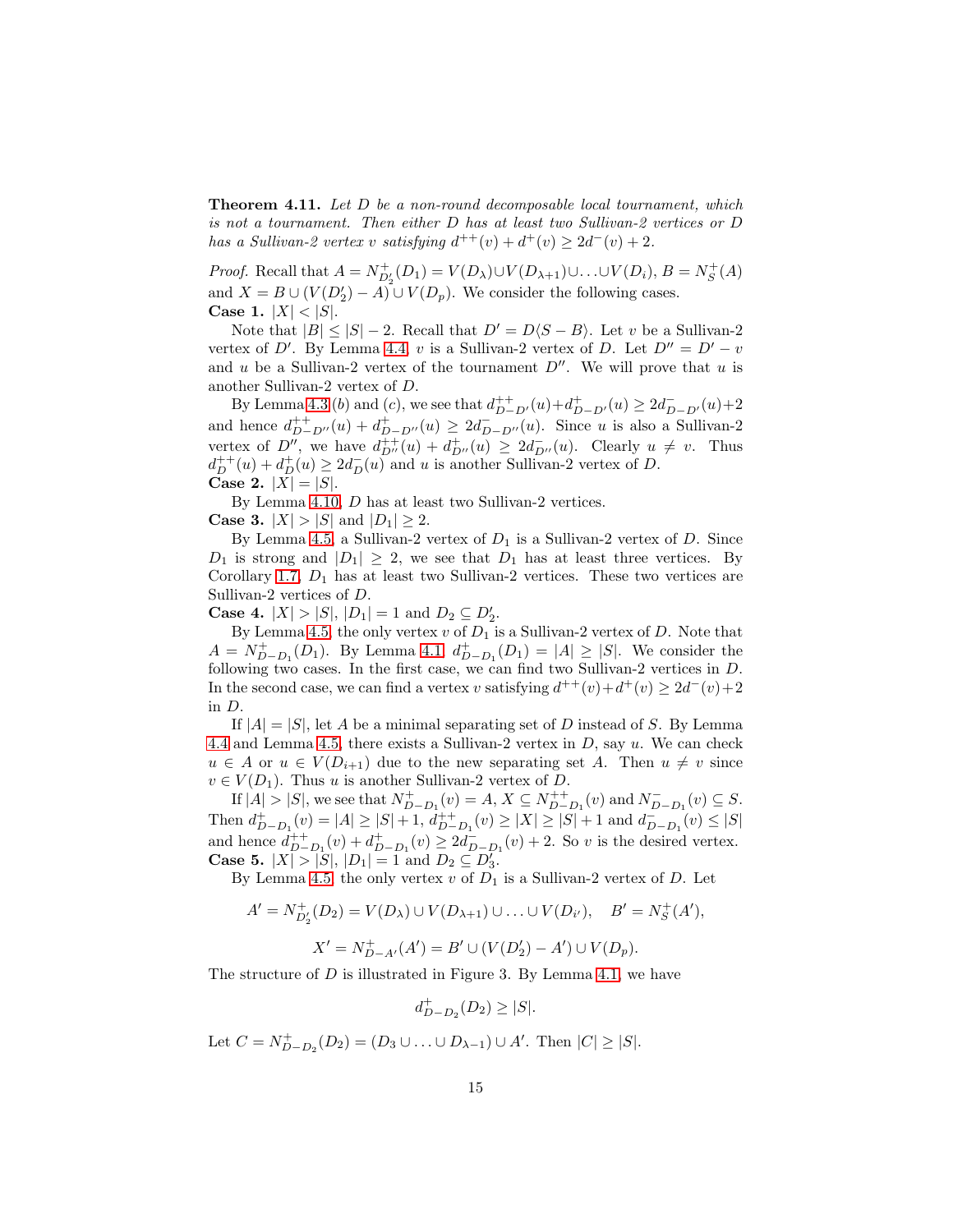

Figure 3: The structure of a non-round decomposable local tournament D in Case 5 of the proof of Theorem [4.11.](#page-14-0)

If  $|X'| < |S|$ , let  $D'' = D\langle S - B' \rangle$  and u be a Sullivan-2 vertex of  $D''$ . Note that  $u \neq v$  since  $v \in V(D_1)$ . Similarly to the proof of Lemma [4.4,](#page-11-2) we can show that u is another Sullivan-2 vertices of D.

If  $|X'| = |S|$ , similarly to the proof of Lemma [4.10,](#page-13-0) we can prove that D has two Sullivan-2 vertices.

If  $|C| = |S|$ , let C be a minimal separating set of D instead of S. By Lemma [4.4](#page-11-2) and Lemma [4.5,](#page-11-0) there exists a Sullivan-2 vertex in  $D$ , say  $u$ . We can check  $u \in C$  or  $u \in V(D_{i'+1})$  due to the new separating set C. Then  $u \neq v$  since  $v \in V(D_1)$ . Then u is another Sullivan-2 vertex of D.

If  $|C| > |S|$  and  $|X'| > |S|$ , let u be a Sullivan-2 vertex of  $D_2$ . We will show that  $u$  is another Sullivan-2 vertex of  $D$ . By the structure of  $D$  de-scribed in Theorems [2.4](#page-5-0) and [2.5,](#page-5-2) we have  $N_{D-D_2}^-(u) \subseteq S \cup D_1$ ,  $N_{D-D_2}^+(u) = C$ ,  $X' \subseteq N_{D-D_2}^{++}(u)$ . Then  $d_{D-D_2}^{-}(u) \leq |S| + |D_1| = |S| + 1$ ,  $d_{D-D_2}^{+}(u) = |C| \geq$  $|S| + 1, d_{D-D_2}^{++}(u) \ge |X'| \ge |S| + 1$ . So  $d_{D-D_2}^{++}(u) + d_{D-D_2}^{+}(u) \ge 2(|S| + 1) \ge$  $2d_{D-D_2}^-(u)$ . Clearly  $u \neq v$ . Since u is also a Sullivan-2 vertex of  $D_2$ , we see that u is another Sullivan-2 vertex of D.

In any case, we find either two Sullivan-2 vertices or a vertex  $v$  satisfying  $d^{++}(v) + d^+(v) \geq 2d^-(v) + 2$  in D. The proof of the theorem is complete.  $\Box$ 

<span id="page-15-0"></span>Corollary 4.12. (a) *Every non-round decomposable local tournament which is not a tournament has a Sullivan-i vertex for*  $i \in \{1, 2\}$ .

(b) *Every non-round decomposable local tournament which is not a tourna-*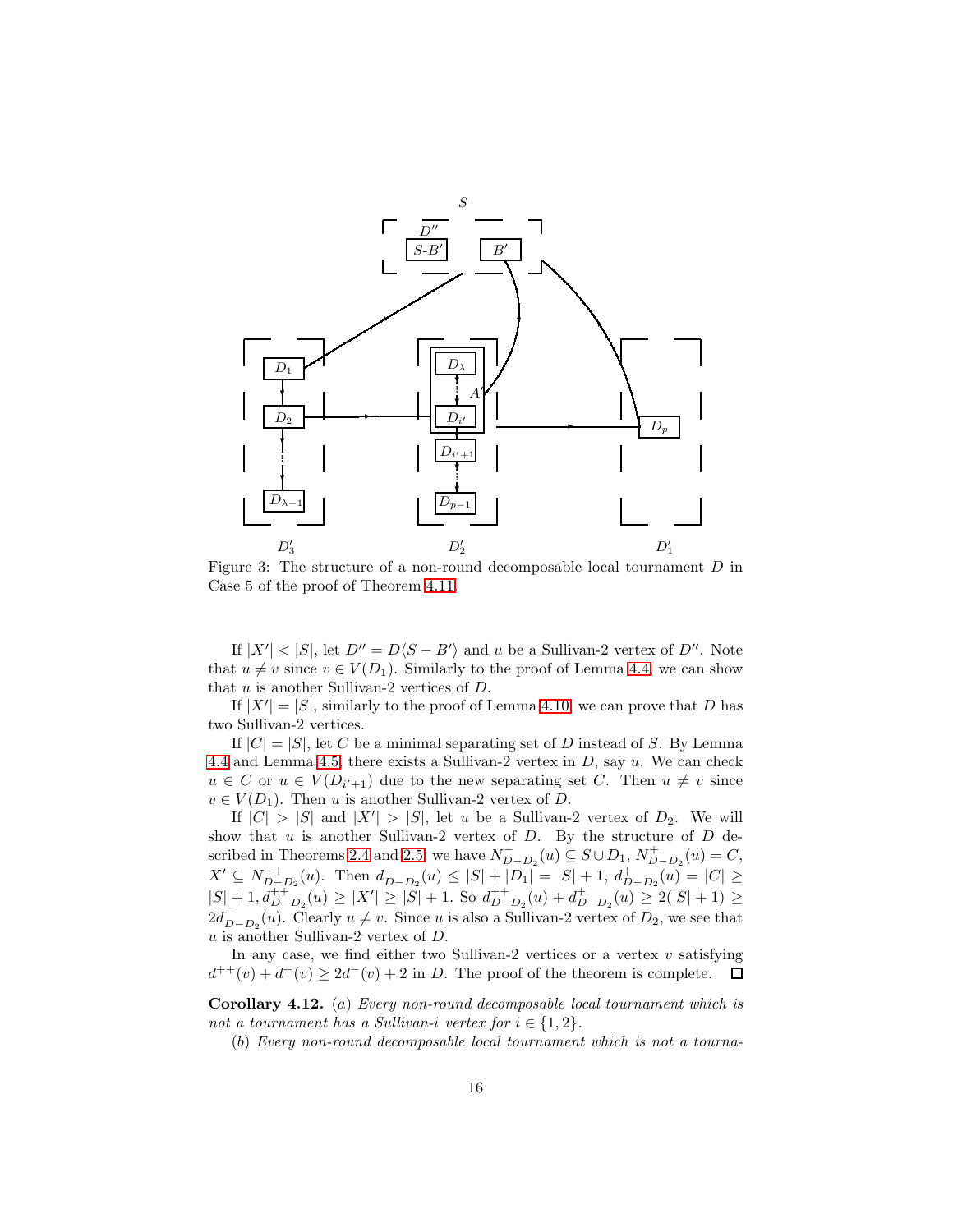*ment has at least two Sullivan-1 vertices.*

(c) *Every non-round decomposable local tournament which is not a tournament either has at least two Sullivan-2 vertices or has a Sullivan-2 vertex* v *satisfying*  $d^{++}(v) + d^+(v) \geq 2d^-(v) + 2$ *.* 

# 5 Conclusion

According to a full classification of local tournaments in Corollary [1.9,](#page-3-1) Corollary [1.5,](#page-2-2) Theorems [1.6,](#page-2-1) Corollary [3.6](#page-8-0) and Corollary [4.12](#page-15-0) imply the following theorem.

Theorem 5.1. *Let* D *be a local tournament. Then the following holds for* D*.*

(a) *Every local tournament* D *has a Sullivan-i vertex for*  $i \in \{1, 2\}$ *.* 

(b) *Every local tournament* D *with no vertex of in-degree zero has at least two Sullivan-1 vertices.*

(c) *Every local tournament* D *with no vertex of in-degree zero either has at least two Sullivan-2 vertices or has a Sullivan-2 vertex* v *satisfying*  $d^{++}(v)$  +  $d^+(v) \geq 2d^-(v) + 2.$ 

# <span id="page-16-0"></span>References

- [1] J. Bang-Jensen and G. Gutin. *Digraphs: Theory, Algorithms and Applications, 2nd edn.*, Springer-Verlag, London, 2009.
- <span id="page-16-1"></span>[2] N. Dean and B. J. Latka. Squaring the tournament-an open problem. *Congr. Numer.*, 109 (1995) 73-80.
- <span id="page-16-2"></span>[3] D. C. Fisher. Squaring a tournament: a proof of Dean's conjecture. *J. Graph Theory*, 23(1) (1996) 43-48.
- <span id="page-16-3"></span>[4] F. Havet and S. Thomassé. Median orders of tournaments: a tool for the second neighbourhood problem and Sumner' conjecture. *J. Graph Theory*, 35(4) (2000) 244-256.
- <span id="page-16-4"></span>[5] D. Fidler and R. Yuster. Remarks on the second neighbourhood problem. *J. Graph Theory*, 55(3) (2007) 208-220.
- <span id="page-16-5"></span>[6] S. Ghazal. Seymour's second neighborhood conjecture for tournaments missing a generalized star. *J. Graph Theory*, 71(1) (2012) 89-94.
- <span id="page-16-6"></span>[7] Y. Kaneko and S. C. Locke. The minimum degree approach for Paul Seymour's distance 2 conjecture. *Congr. Numer*., 148 (2001) 201-206.
- <span id="page-16-7"></span>[8] Z. Cohn, A. Godbole, E. Wright Harkness and Y. Zhang. The number of Seymour vertices in random tournaments and digraphs. *Graphs Combin.*, 32(5) (2016) 1805-1816.
- <span id="page-16-8"></span>[9] G. Gutin and R. Li. Seymour's second neighbourhood conjecture for quasitransitive oriented graphs. arxiv.org/abs/1704.01389.